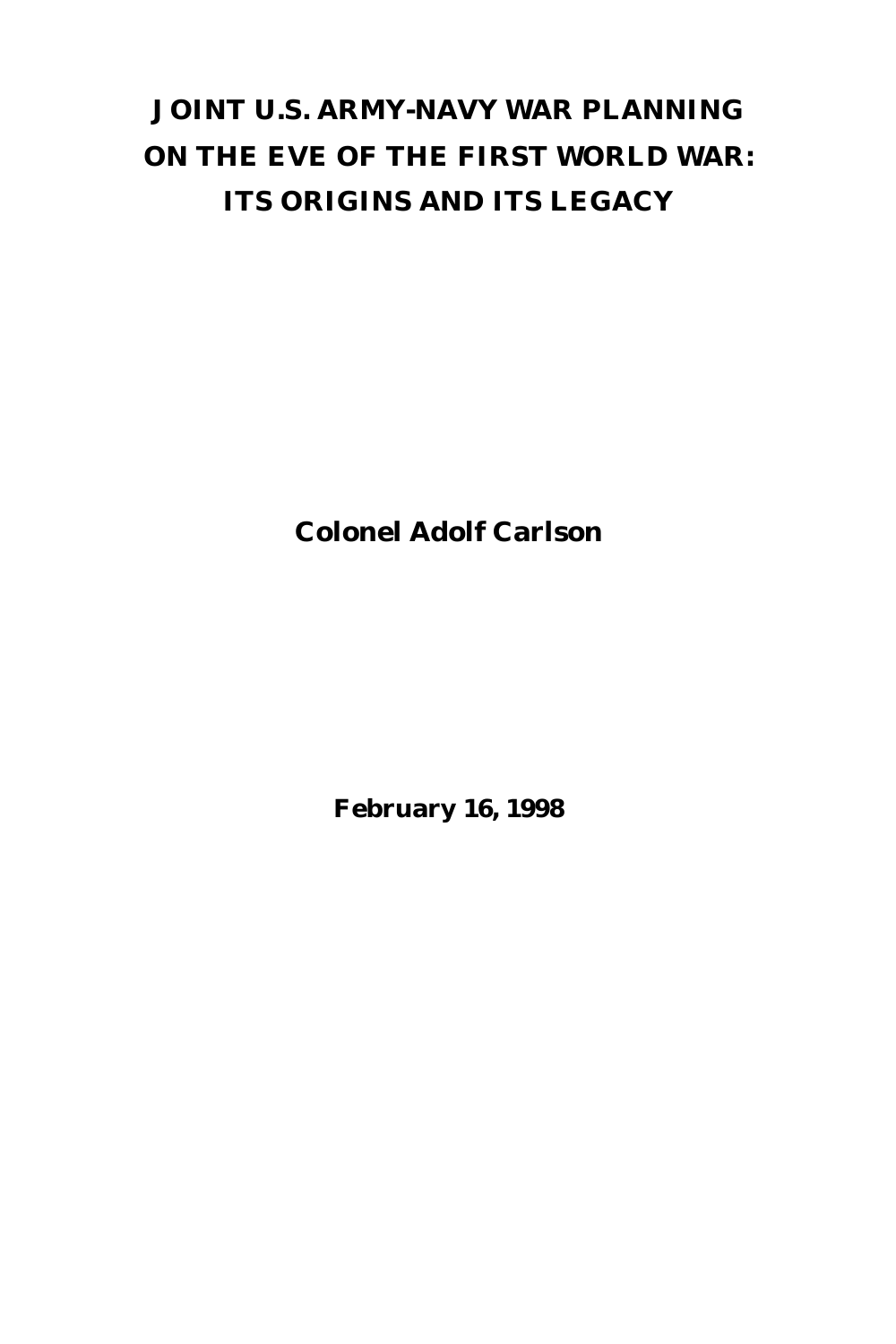The views expressed in this report are those of the author and do not necessarily reflect the official policy or position of the Department of the Army, the Department of Defense, or the U.S. Government. This report is cleared for public release; distribution is unlimited.

#### **\*\*\*\*\***

Comments pertaining to this report are invited and should be forwarded to: Director, Strategic Studies Institute, U.S. Army War College, 122 Forbes Ave, Carlisle, PA 17013-5244. Copies of this report may be obtained from the Publications and Production Office by calling commercial (717) 245-4133, DSN 242-4133, FAX (717) 245-3820, or via the Internet at rummelr@carlisle-emh2.army.mil

#### **\*\*\*\*\***

Selected 1993, 1994, and all later Strategic Studies Institute (SSI) monographs are available on the Strategic Studies Institute Homepage for electronic dissemination. SSI's Homepage address is: http://carlislewww.army.mil/usassi/welcome.htm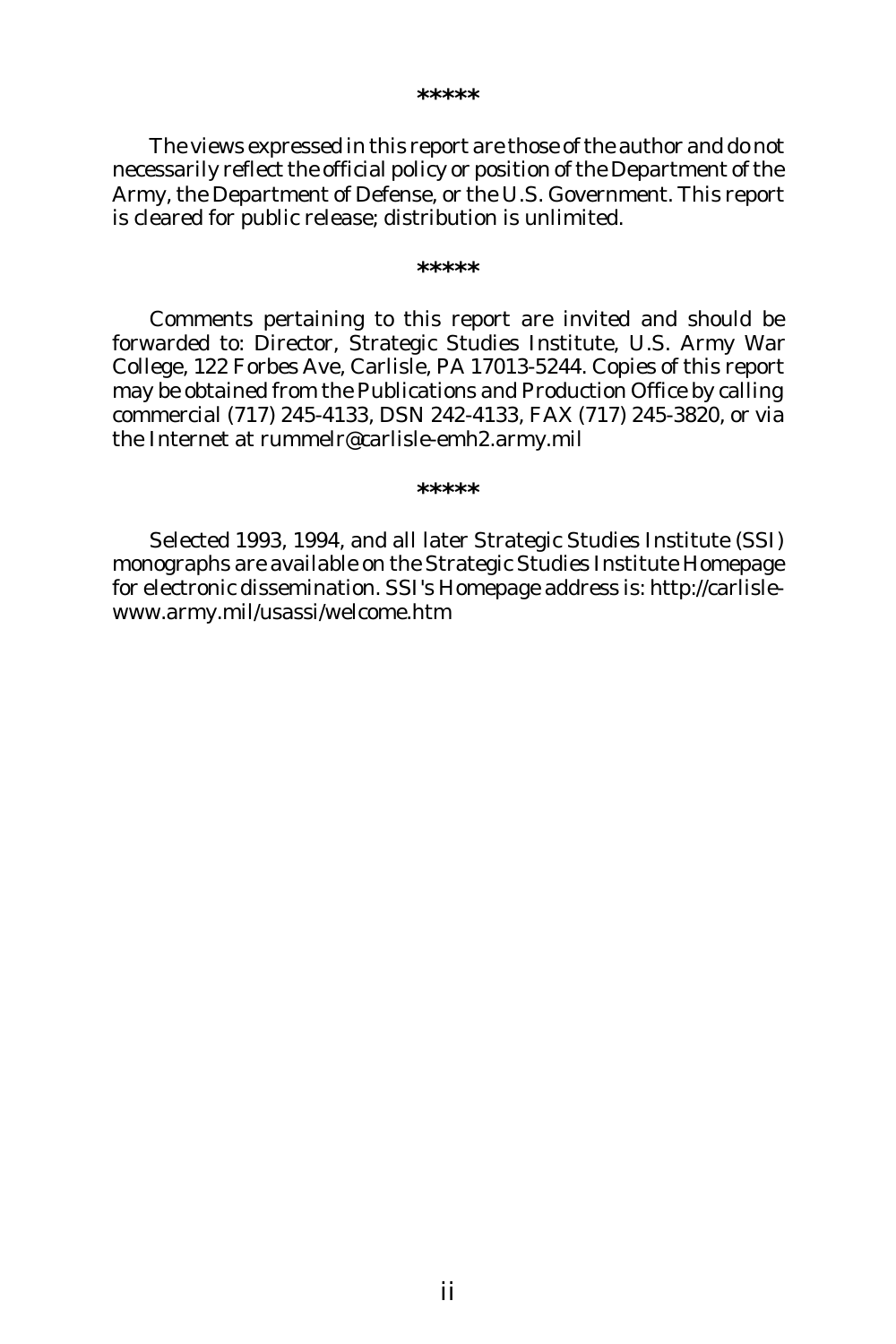# **FOREWORD**

In a February 1997 speech, Chairman of the Joint Chiefs of Staff General John Shalikashvili expressed the following thought:

 . . . with all of the talk about today's dangerous world and the difficulties Americans have faced, it is too easy to overlook the fact that today the United States and its Allies are much safer than they were in the dark days of the Cold War. This "strategic pause," where the United States has no adversaries who are global powers, is providing us with the time to regroup, reflect on the challenges ahead, and prepare America's forces for the next millennium.

The paper which follows suggests that as we reflect on the challenges ahead, we may gain some insight by casting light on the challenges of the past. It is written in the spirit of the wisdom of Patrick Henry, who in 1775 said, "I have but one lamp by which my feet are guided, and that is the lamp of experience. I know no way of judging of the future but by the past." For like the turn of the coming century, the turn of the last century was characterized by a strategic pause as well. As the British writer H. G. Wells observed in 1914, "Nothing could have been more obvious to the people of the early 20th century than the rapidity with which war was becoming impossible," words which seem strange to us today as we look back on the most warlike of centuries to date. While civilization hopes that the human race has outgrown its warrior nature, there are no guarantees that the 21st century will be less violent than the 20th.

What Wells said about people in general was perhaps more specifically true for his American contemporaries. Yet, within the United States War and Navy Departments, there were individuals who were concerned about the nation's security, even though Americans as a society had no urgent awareness that their security was in any way imperiled. This paper traces the development of U.S. strategic appreciations, and the planning that went along with them,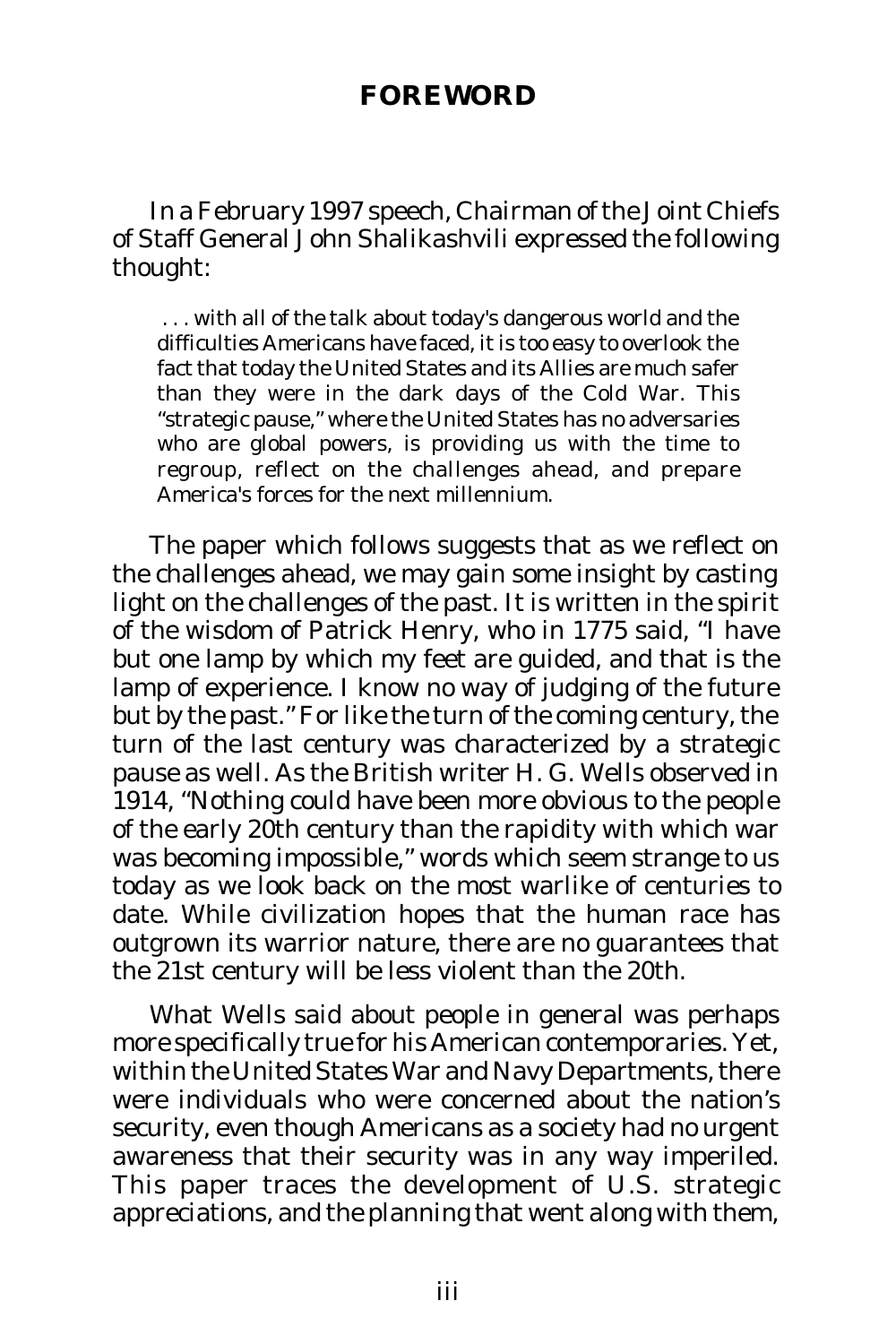in the years prior to the American entry into the First World War. In its conclusions, the paper will endeavor to demonstrate the ways in which the challenges faced by that generation of Americans were similar to the ones we face today.

> RICHARD H. WITHERSPOON Colonel, U.S. Army Director, Strategic Studies Institute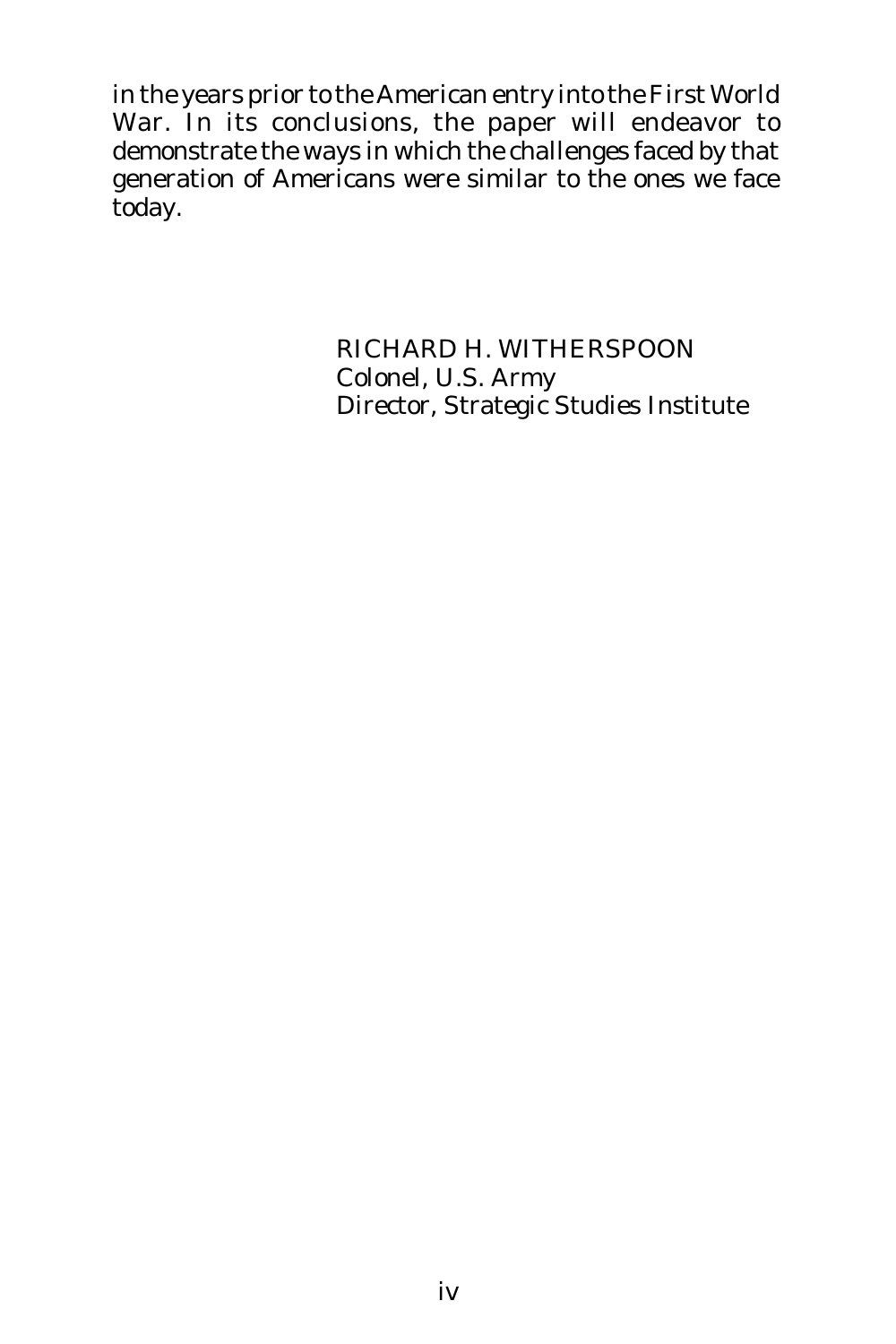# **BIOGRAPHICAL SKETCH OF THE AUTHOR**

COLONEL ADOLF CARLSON is an infantry officer with specialities in joint operations and military planning. He is a 1969 graduate of the United States Military Academy. He has a master's degree in international politics from Boston University and participated as a visiting defense fellow at Queen's University at Kingston, Ontario, Canada. He is a graduate of the U.S. Army Command and General Staff College, the Armed Forces Staff College, and the U.S. Army War College. His career has involved a number of command and key staff positions in the Republic of Vietnam, the Federal Republic of Germany, the Joint Chiefs of Staff, and Allied Forces Central Europe. He is currently Chairman of the Department of Corresponding Studies at the Army War College.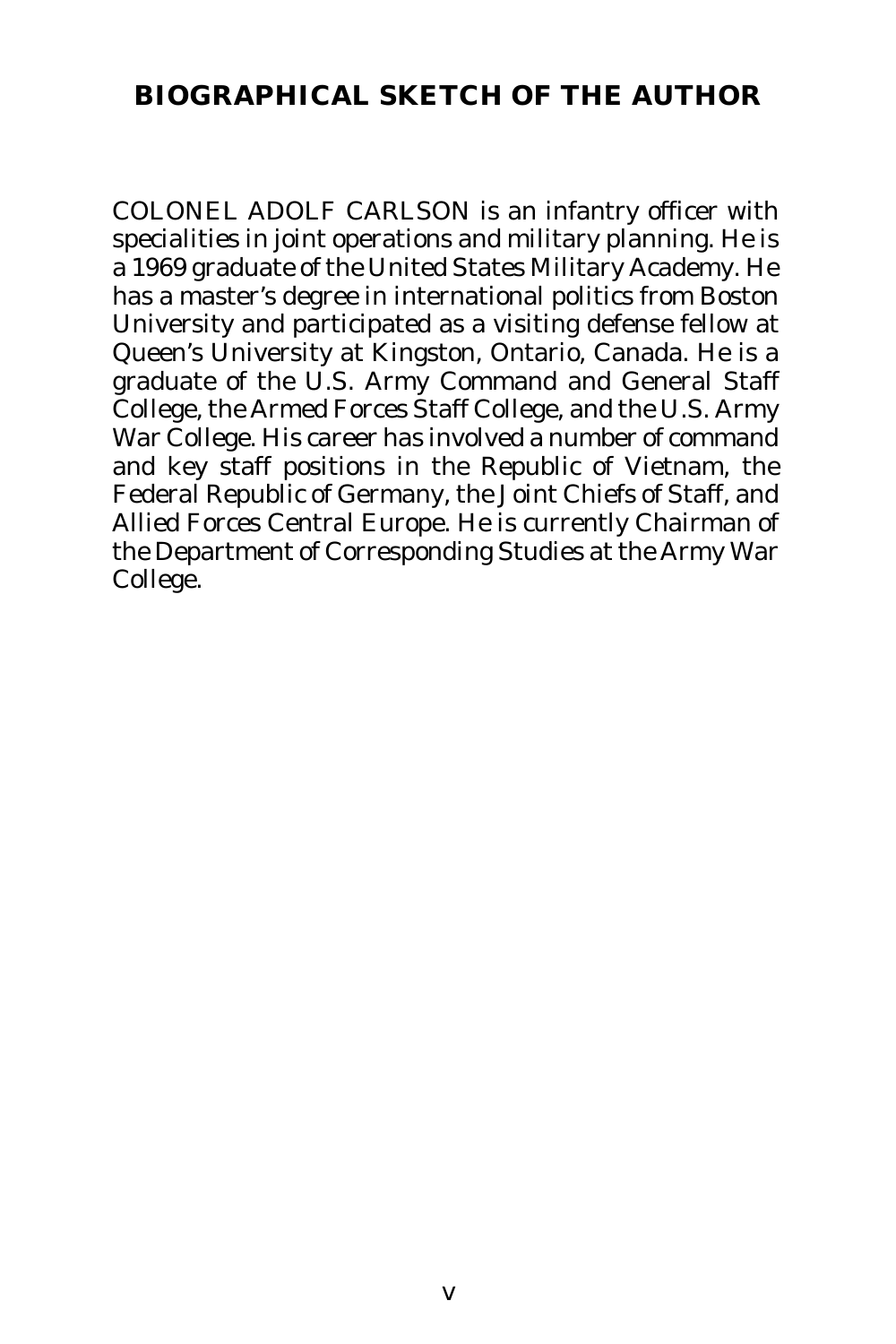### **JOINT U.S. ARMY-NAVY WAR PLANNING ON THE EVE OF THE FIRST WORLD WAR: ITS ORIGINS AND ITS LEGACY**

#### **Introduction.**

All the histories of the First World War devote considerable attention to the impact of war plans and war planners—how in the foreign relations among the great powers war plans became factors in their own right. Many of these plans revealed volumes about the attitudes of the officers who wrote them, from the *offensive a l'outrance* of French plan XVII ("even the customs officials attack" 1) to the cold calculation of the Schlieffen plan, which called for the invasion of an unoffensive neutral country to achieve a military advantage.

Americans usually exclude themselves when they discuss the pre-war military plans, but there were U.S. war plans in 1914. How these plans were developed, and their impact on the development of American strategic thought will be the theme of this paper, revealing a United States less militarily naive than commonly thought and suggesting insights relevant to U.S. strategy on the eve of the next century.

#### **Background.**

The history of the looming hostility between the United States and European powers in the years prior to World War I has long roots. As early as the American Civil War, the United States was collecting intelligence on the European powers. For example, the National Archives contains an intriguing document from President Lincoln's papers labeled "Tables of Comparative Power of American and European Navy Rifled Ordnance." This chart, clearly derived from covert intelligence, consists of comparisons of the characteristics of rifled cannon made in Prussia, England, France, Italy, and America.<sup>2</sup> Likewise, secret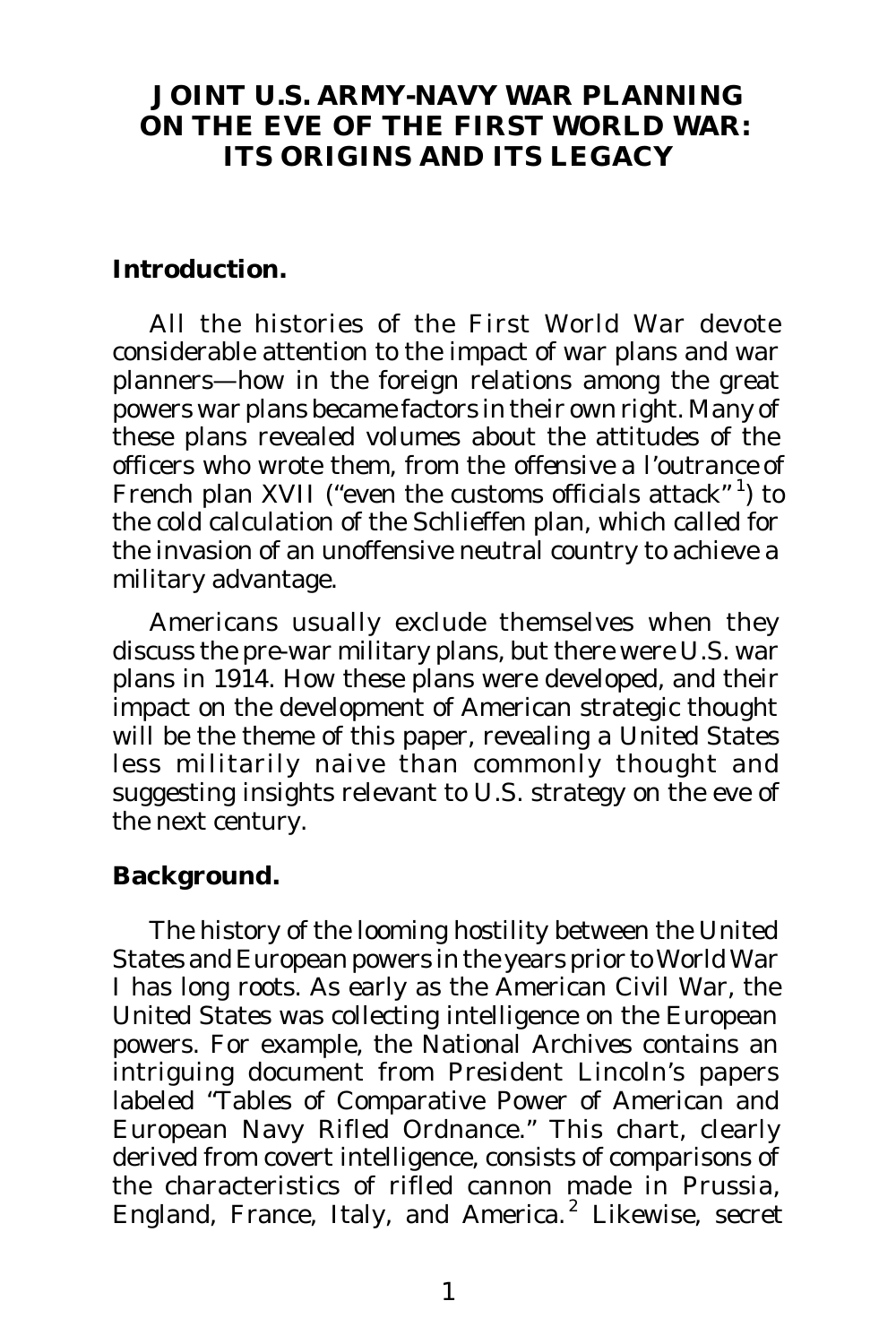testimony before the Congressional Committee on the Conduct of the War in 1865 stated that "We have in this country more powerful rifled cannon than any we know of abroad," a conclusion reached after at least one secret inspection of the Krupp works in Germany during the Civil War.<sup>3</sup> Further, in a February 1864 Senate hearing, Union Commodore John Rogers expressed the view that American weapons are the "best in the world," and revealed that Union ironclad ships were designed to rival British, and not Confederate, naval vessels. 4

Just as the United States was taking the measure of the Europeans, European military observers were sizing up the Americans. These observers were particularly interested in American coastal fortifications. British observers concluded that "ships cannot contend with forts when conditions are anything like equal,"<sup>5</sup> and therefore to reduce a wellconstructed fort it was necessary to land a force and establish siege batteries. The Prussian observer, Captain Justus Scheibert, reached similar conclusions based upon his observations of the defense of Charleston and his studies of joint operations on the Mississippi River. "A fleet," Scheibert wrote in a study he entitled *Zusammenwirken der Armee und Marine* (Collaboration of the Army and the Navy), "despite its mobility and clear superiority in both the caliber and quality . . . of its guns, was not equal to land batteries . . . if not supported by land forces." <sup>6</sup> The Swiss military observer, Major Ferdinand Lecompte, offered the view that while the amphibious landing in the Crimean War was regarded as almost "the eighth wonder of the world,"<sup>7</sup> the Union Army during the Civil War had conducted about 50 such landings "with superior skill and less fanfare." <sup>8</sup>

Although no one can say for sure whether these judgments deterred any hostile designs, during the Civil War there were distinct possibilities that war would break out between the United States and two European powers. The first was Britain. Beginning with the *Trent* affair, U.S./British relationships underwent severe strains, resulting in the dispatch of a force of British troops to Canada. Hostile feelings were aggravated by the British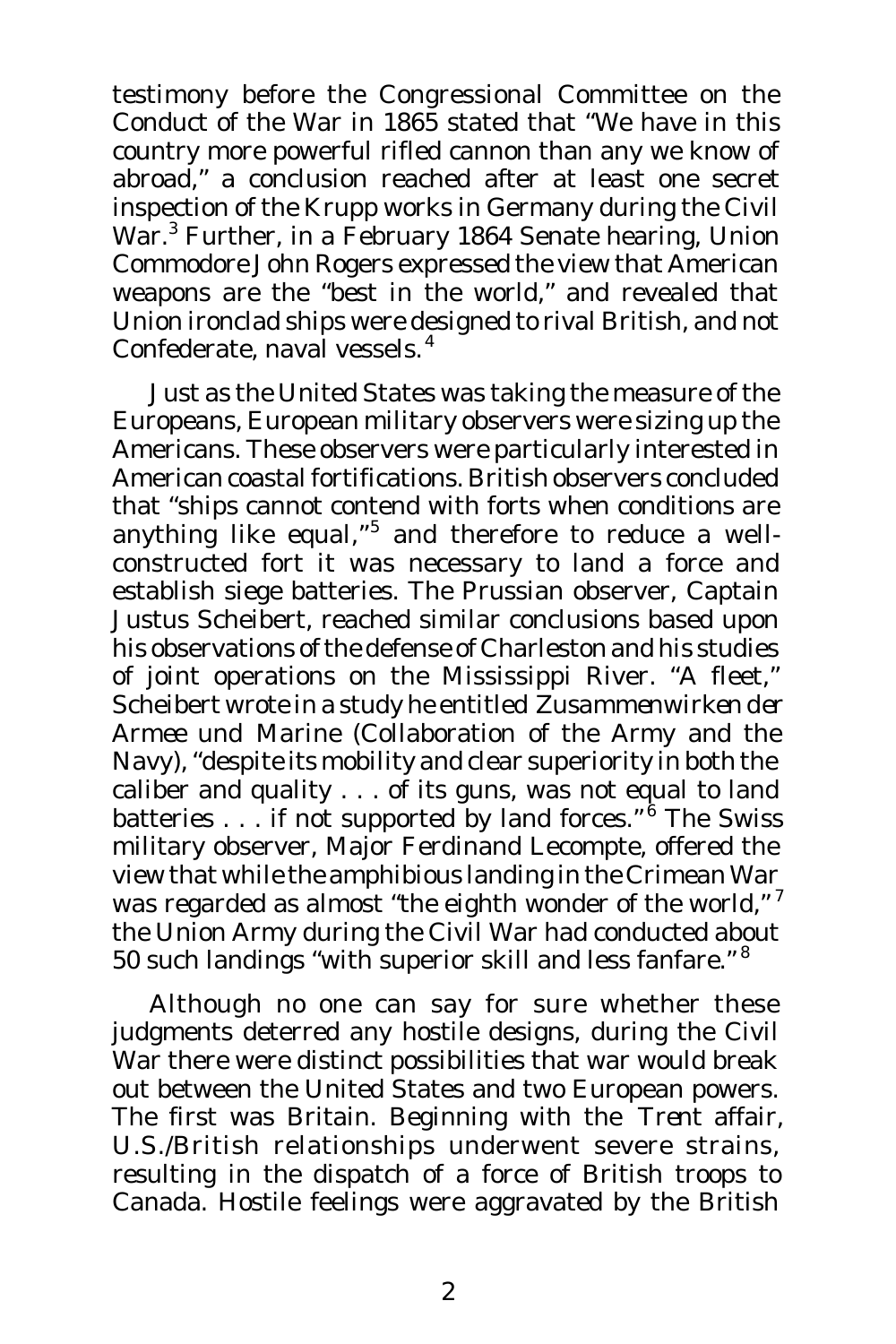refusal to stop building Confederate commerce raiders in British ports. After the summer of 1863, however, Britain perceived that the Confederates were not likely to win the war, and that after a Union victory the United States Army could easily seize Upper and Lower Canada. At this point tensions eased, and relations improved between the two countries.

The other country with which the United States could have gone to war was France. In 1859, Mexican conservatives had borrowed money from European banks to finance a civil war against the liberal faction led by Benito Juarez. When the liberals got the upper hand in 1861, Juarez refused to pay those debts, and as a result in 1862 the French emperor, Napoleon III, sent a 25,000 man force to Mexico. This was a direct challenge to the Monroe Doctrine, but Napoleon thought that the United States was too preoccupied with its own rebellion to do anything about it. The French scheme culminated in the installation of the Austrian Prince Maximillian as Mexican emperor in the spring of 1864.

After the end of the Civil War, President Andrew Johnson sent a force of 50,000 well-equipped, veteran troops under the command of General Sheridan to Brownsville, Texas. This force was not in the least daunted by the prospect of fighting 25,000 French troops in Mexico, but as it turned out they did not have to. In the summer of 1866, the Prussians defeated the Austrians at Köningratz, and Napoleon reasoned, correctly as it turned out, that France was next. Clearly, he could not afford to maintain a large force in Mexico, and the French garrison returned to France. Without French soldiers to prop up his throne, Maximillian could not defend it and, in 1867, the whole ill-conceived scheme ended with his execution, an inglorious end to the most serious challenge to the Monroe Doctrine until the Cuban missiles crisis a century later.

When the Mexicans executed Maximilian, the only significant justification for U.S. military preparedness died with him. In the years after the Civil War, Americans assumed that there was virtually no possibility of a war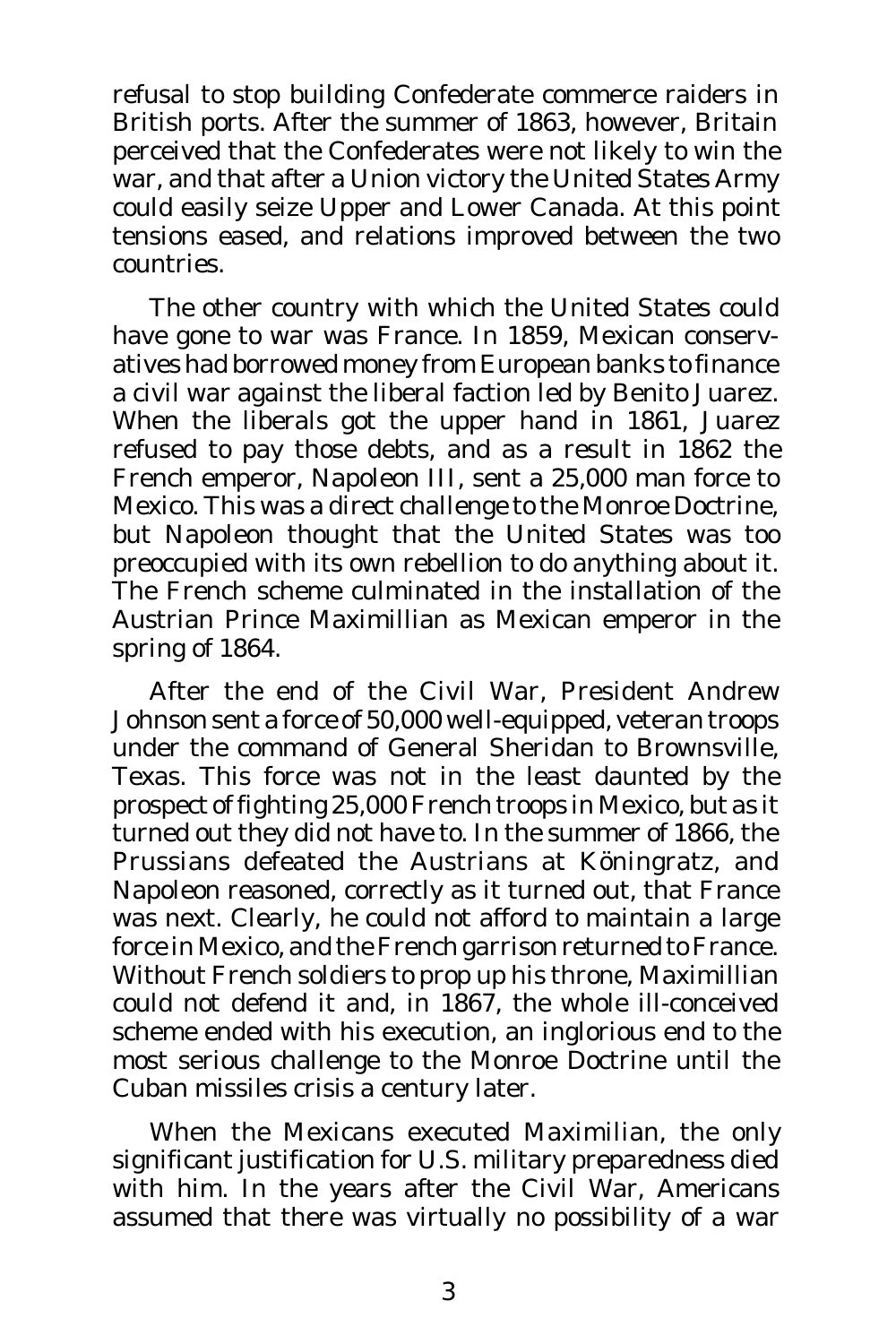with a foreign power. England, our traditional foe, might have had ambitions in the American hemisphere, but the fact that its possessions in British North America were vulnerable to U.S. invasion was viewed as a deterrent. France, or for that matter any other continental European power, did not have a big enough navy, and besides would not dare to send troops to the Americas because it would leave itself open to attack by its European rivals. The American military was reduced accordingly, to a navy suited to limited coastal defense, and an army tailored to the modest requirements of military occupation of the former confederacy (until 1877), restoring order in labor disputes, and fighting the western Indian tribes. The cooperative spirit between the Army and the Navy, which the European observers had admired during the Civil War, disappeared, as for over 30 years the Army cooperated more closely with the Department of the Interior, and the Navy with the Department of State.

Yet, even in the immediate aftermath of the Civil War, developments were under way which would begin the chain of events that dominated American strategy in the first half of the 20th century. In the early 1860s, the process of German unification began. The wars against Denmark in 1864 and Austria in 1866 established Prussia as the leading German state, and the defeat of the Second French Empire in 1870 codified the union of the German nation under Prussian leadership. Previous U.S. relations with the German states had been cordial, if distant. Now, the newly unified German state's continental, if not global, ambitions held forth the prospect of conflict with the reunited United States.

On the other side of the world, the year 1867 was the first year of the reign of the Meiji emperor of Japan. This dynasty devoted its energies to the nation's modernization and the reversal of the unequal treaties with western powers. Japan placed a number of orders with British shipyards to build a modern navy and, under the direction of General Yamagata Arimoto, discarded the medieval samurai system to build a modern army based on European-style conscription.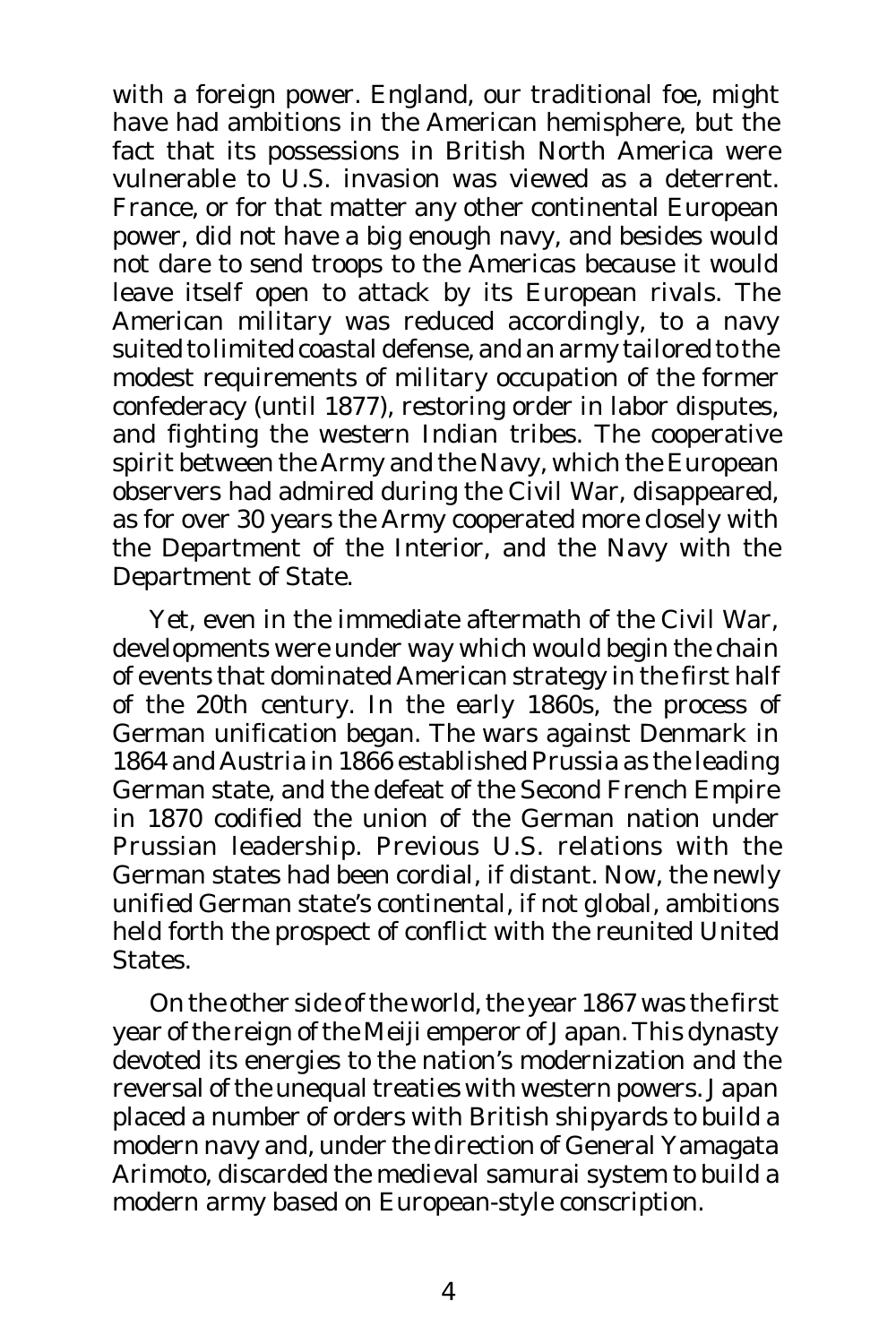Significant as they appear in retrospect, few Americans at the time could predict how these developments would threaten their country's security.

#### **Prophets in Their Own Land.**

It would be incorrect to say, of course, that no Americans were interested in military developments in the post-Civil War years. During the Grant administration, largely at the initiative of the Army's Commanding General, William T. Sherman, American officers began a program of visits to Europe. Few of these officers went there with an open, inquisitive mind: their Civil War experience had produced a profound complacency. Typical was the report of General Phil Sheridan, who toured with the Prussian Field Marshall Moltke's headquarters during the Franco-Prussian War and reported back to President Grant that "there is nothing to be learned here professionally."<sup>9</sup> But in 1875, Sherman sent a much more astute observer: a West Point instructor, graduate of the class of 1861, and hero of the battle of Spottsylvania, named Emory Upton.

The orders Secretary of War Belknap sent to Upton must have seemed fantastic to the young veteran. He was to travel from West Point to San Francisco, and from there around the world to survey the world's armies. His report, completed in 1877, is a detailed assessment of the armies of Japan, China, India, Persia, Italy, Russia, Austria, Germany, France, and England.<sup>10</sup> Upton concluded with a number of recommendations which "we should adopt as indispensable to the vigorous, successful, and humane prosecution of our future wars." <sup>11</sup> These initiatives included universal military service, a strong regular army, a modern reserve system in lieu of the volunteer system of the Civil War, a "War Academy" to teach officers the art of war, and a general staff.<sup>12</sup> Upton based his conclusions on an analysis of cost, arguing that an efficient military establishment in peacetime, with trained armies and competent staffs, will reduce the wartime need for expensive mobilization and keep casualties to a minimum. <sup>13</sup>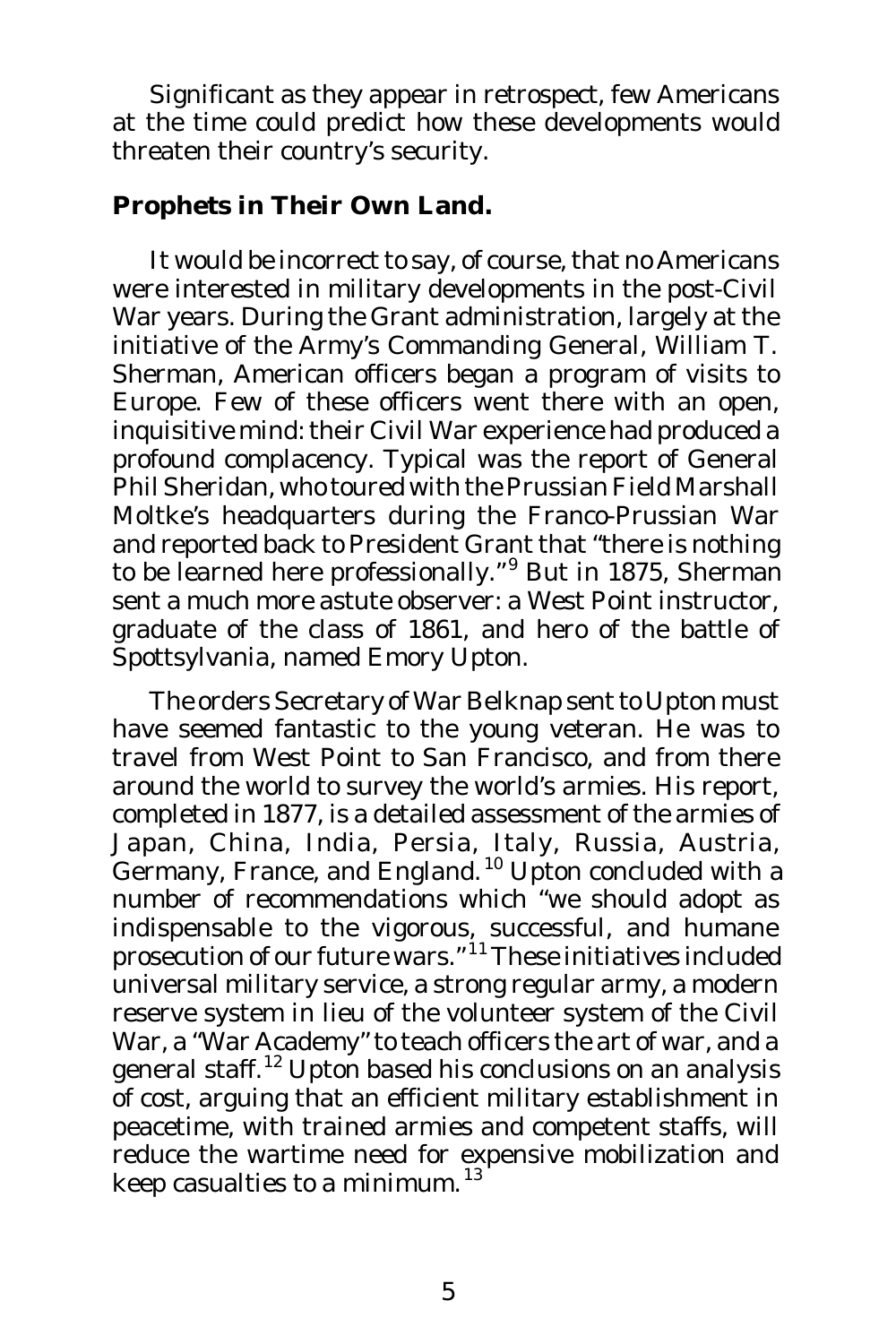Upton based much of his analysis on his analysis of the Wars of German Unification (Figure 1). In Upton's words:

Twenty thousand regular troops at Bull Run would have routed the insurgents, settled the question of military resistance, and relieved us from the pain and suspense of four years of war.<sup>14</sup>



#### **Figure 1. Upton's Analysis, Illustrating that the Lack of a Strong Regular Army Was in Fact a False Economy.**

Unfortunately, these initiatives were at variance with American military tradition. Upton conceded that:

recognizing, in the fullest degree, that our present geographical isolation happily relieves us from the necessity of maintaining a large standing army, I have sought to present the best system to meet the demands of judicious economy in peace, and to avert unnecessary extravagance, disaster, and bloodshed in time of war. 15

Sherman's comment on Upton's report, penciled on the cover, was that his ideas were sound, but:

I doubt if you will convince the powers that be . . . The time may not be now, but will come when these [conclusions] will be appreciated . . . .<sup>16</sup>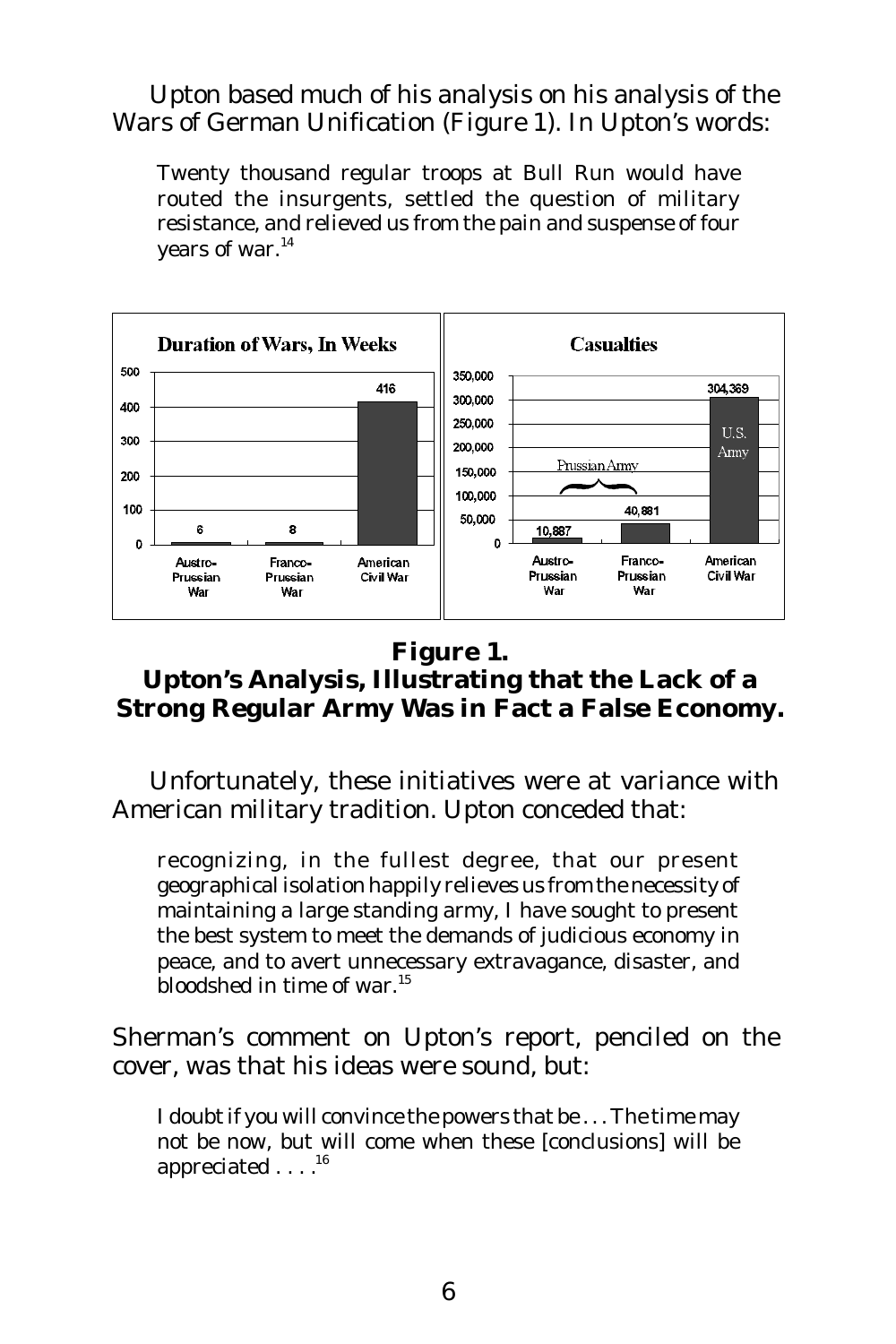Significantly, most of Upton's arguments were based upon his analysis of the Prussian victories over the Austrians and the French, but he also warned that:

Japan is no longer contented with progress at home [and] is destined to play an important part in the history of the world. $^{17}$ 

Upton was transferred to the Presidio of San Francisco, where he developed what was probably a brain tumor. Tortured by the pain, he took his own life in 1881. The tragedy of Upton's death was that he believed that his life had been in vain and that his life's work would go forever unread.

During his life, Upton corresponded with other likeminded military reformers, among whom was Commodore Stephen B. Luce, USN. In the Civil War, Luce had commanded a Federal monitor, a part of a fleet trying to reduce the harbor defenses of Charleston. This was one of the most expensive and frustrating naval operations of the Civil War, because the Charleston defenses were wellconstructed, and even when they were seriously damaged they were still strong enough to keep the Union navy at bay. When Sherman's army later took Charleston with ease from the landward side, Luce began to question the adequacy of the education of U.S. naval officers. Until that time naval officers learned little more than seamanship and gunnery, and nothing about naval strategy. As Luce put it, a naval officer should "not only know how to fight his own ship . . . he should have some idea of the principles of strategy."<sup>18</sup>

Luce's ideas were in keeping with prevailing American opinion about commerce and the government's responsibility to protect commerce, and unlike Upton, Luce found a supportive audience. He convinced the Navy Department to institute the Naval War College, in Newport RI, with himself installed as its first president. Luce then set out to find "that master mind who will lay the foundations of [naval] science, and do for it what Jomini has done for the military science."<sup>19</sup>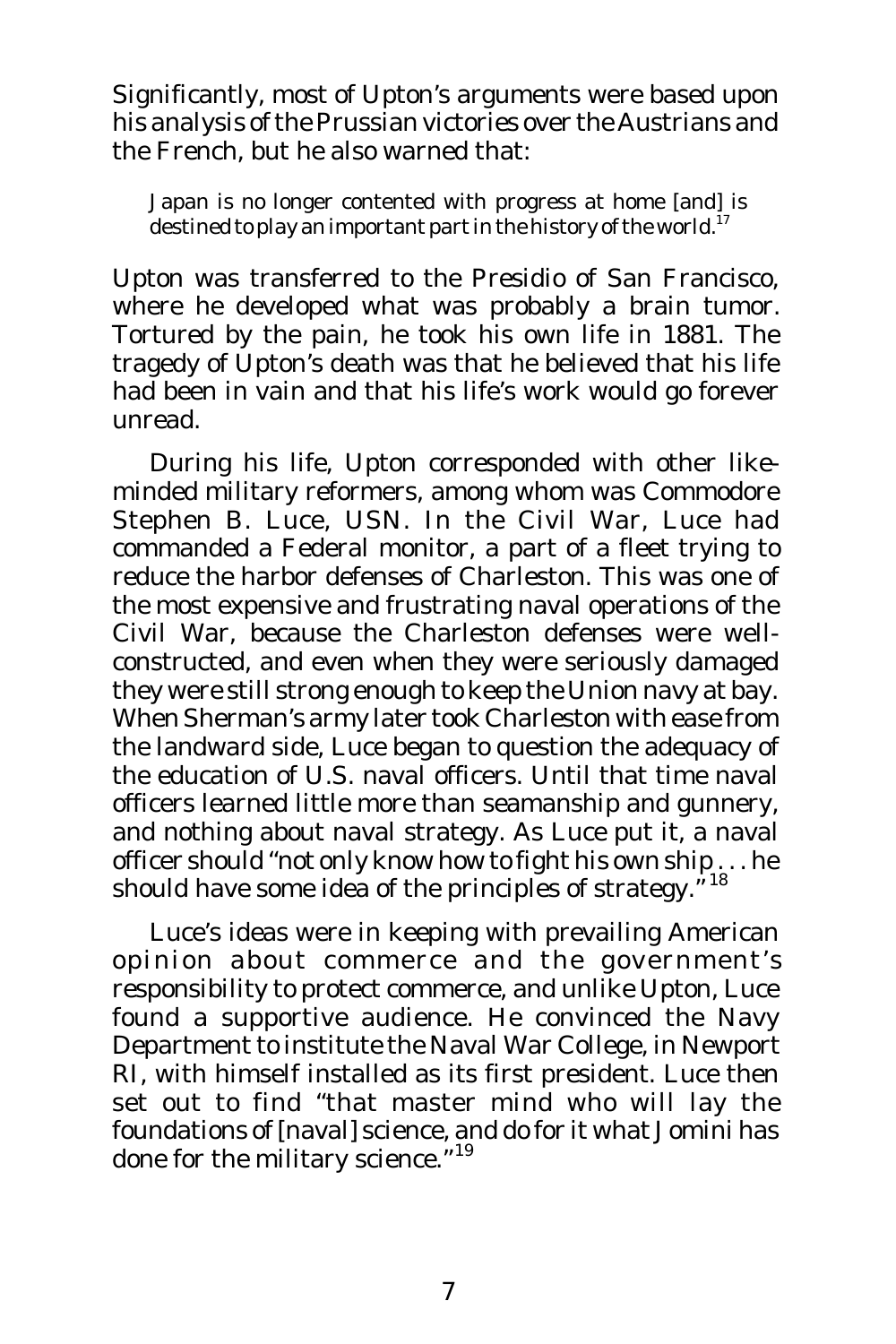Luce found his man in Captain Alfred Thayer Mahan, who in 1890, published one of the most influential books of its time, *The Influence of Sea Power upon History*. Mahan argued that to realize its true greatness, the United States would have to change its continental orientation in favor of a global, maritime outlook. To do this with an acceptable degree of security, the navy would have to transform itself from a coastal defense force, augmented by commerce raiders, into an ocean-going force built around a fleet of capital ships. The size and capabilities of the fleet should be decided based upon the Royal Navy, the world's premier navy. These analyses at the Naval War College were the precursors of American peacetime war planning.

#### **Opening Hostilities.**

Mahan's theories were based on the notion that maritime trade would lead countries into war. The first hint of that kind of war was an incident in 1889, which involved the United States in the risk of war in a distant place and against an unexpected foe. The place was Samoa. At the beginning of the 1880s, there were American and British coaling stations in Samoa along with a German-run coconut plantation. Bismarck's Germany had not been in competition for imperial colonies like other European nations, his famous line being that they were "not worth the bones of a Pomeranian grenadier."

In the year 1884, however, German policy underwent a dramatic reversal, the so-called *Torschlusspanik,* the fear of being shut out in the acquisition of colonies.<sup>'20</sup> In a very short time Germany endeavored to acquire colonies in Africa and the Pacific. In a crudely engineered coup, Germany attempted to establish a puppet government in Samoa, ignoring the objections of the United States and Britain. The issue took a dangerous turn in March 1889, when three German warships, the *Adler*, the *Olga*, and the *Eber*, and three American warships, the *Trenton*, the *Nipsic*, and the *Vandalia*, squared off in Samoan waters ready to do battle.<sup>21</sup> This early glimpse of German-American hostility seems to have been judged to be premature even by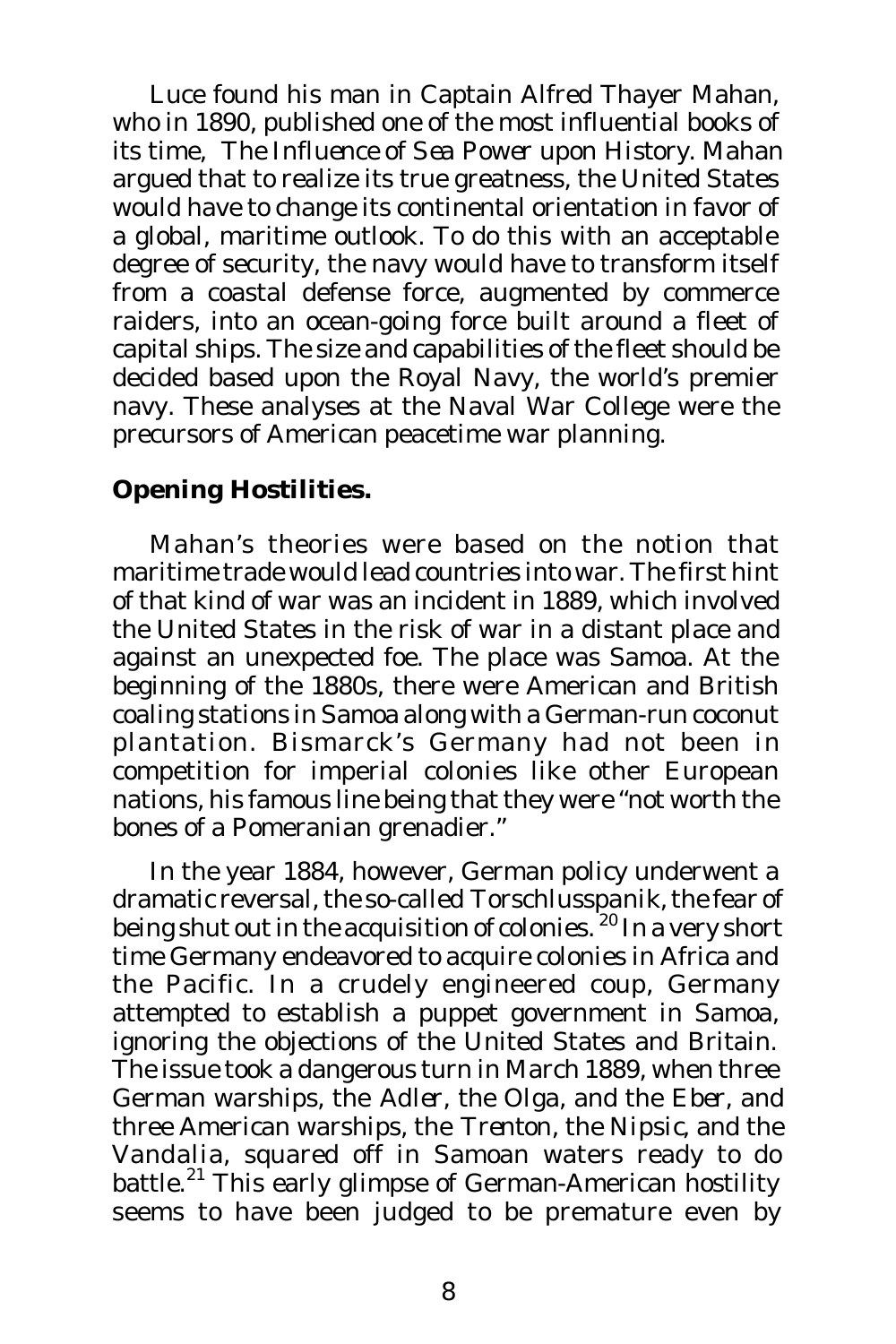Providence, for on March 15th the 100 mph winds of a major typhoon destroyed all six ships,. But the fact could not be denied that in the military rivalries of the world, the United States could not remain uninvolved.

In the 1890s, the event with the most influence on military reform was the 1895 Sino-Japanese War. This war suggested that, as Army Commanding General John M. Schofield put it, the Atlantic Ocean was "little more serious an obstacle to the navies and transports of Europe than are the Japan and Yellow Seas to those of Japan." <sup>22</sup> Officers like Schofield saw distinct parallels between the unpreparedness of China and the United States on the one hand, and the power of smaller but mobilized states like Japan and Germany on the other. In 1897, Schofield warned that unless Americans were:

willing to prepare in advance for putting into the field at a moment's notice a very large and effective army, as well as to fortify all important seaports, they may as well make up their minds to submit, at least for a time, to whatever indignity any considerable naval power may see fit to inflict upon them.<sup>23</sup>

This kind of thinking influenced the United States in its next confrontation with an imperialist power. In the mid-1890s the American public focused its attention on the insurrection being waged by Cuban revolutionaries against their Spanish rulers. Thanks to the efforts of a number of energetic and articulate expatriates, Americans believed that the Cuban *insurrectos* deserved American support. In anticipation of likely hostilities, the Naval War College began to study the possibility of war with Spain. In 1894 a student, Lt.Cdr. Charles J. Train, completed a plan for war with Spain as a War College requirement, and in 1896 another student, Lt. William W. Kimball, wrote a paper entitled "War with Spain." When Secretary of the Navy John D. Long convened the Naval War Board to plan for the impending war, Lt. Kimball's plan, with only slight modifications, became America's first deliberate war plan. One of the most far reaching aspects of this plan was the provision for operations in the Philippines to prevent the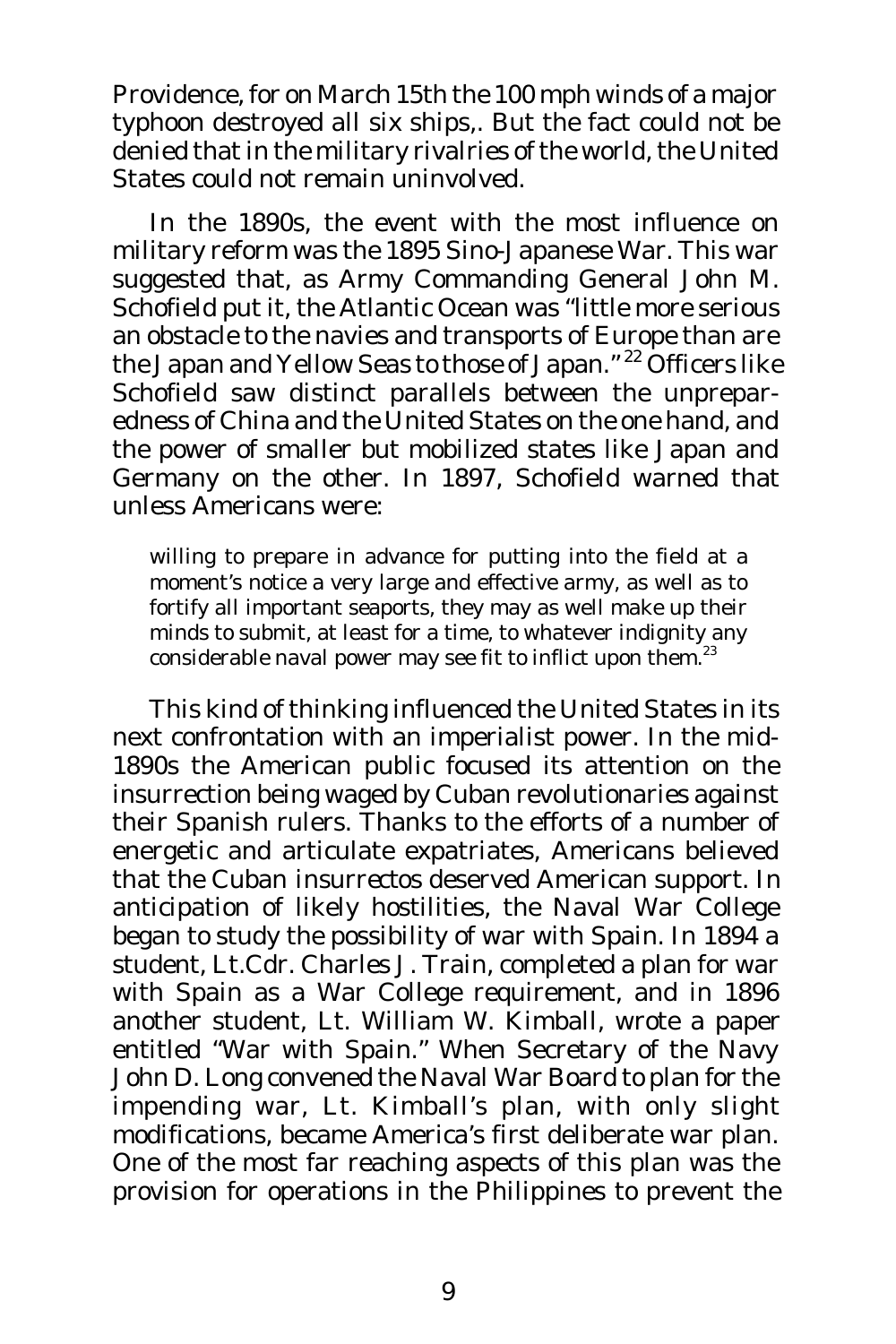concentration of the Spanish navy in the waters around Cuba. 24 Thus, ironically, popular feelings against Spanish imperialism led the United States into a war which would transform it into an imperialist power.

When Admiral George Dewey sailed the U.S. Asiatic Squadron into Manila Bay, humiliating the Spanish fleet in the Philippines and practically ending Spanish rule in the Pacific, the United States had no intention of annexing the Philippines. It found, however, that other countries had designs on Spain's former empire. At this stage of the 19th century, the most aggressive of all the imperialist powers was Germany, and the Germans were not happy about the American seizure of Spanish possessions. The Kaiser said:

the scoundrels the Yankees want war . . . America plunders Spain's colonies, and England Portugal's.<sup>25</sup>

The United States was now faced with a dilemma. To leave the Philippines would abandon them to German domination. Further, internal strife, which the Spanish were trying to suppress when the war began, threatened to break out into open warfare. For these reasons, in August 1898, 8500 U.S. Army troops, under the command of General Wesley Merritt, were sent to the Philippines to complete its conquest and pacification. In reality, of course, the United States did not really take the Philippines from Spain so much as inherit an insurgency from the Spanish Army. Unlike the Cuban insurrectos, the Philippine insurgents had neither asked for nor welcomed U.S. assistance. The counterinsurgency would go on intermittently from 1898 to 1913. For the first time in its history the United States had to maintain an army in a theater of war many thousands of miles away, underscoring the need for a close working relationship between the Navy and the Army.

The legacy of the War with Spain was mixed. For the Navy, the battles of Manila and Santiago Bay were legitimate victories but, for the Army, the victories tasted a lot like defeats. On the battlefields in Cuba the U.S. Army had been as valorous as ever, but for every American soldier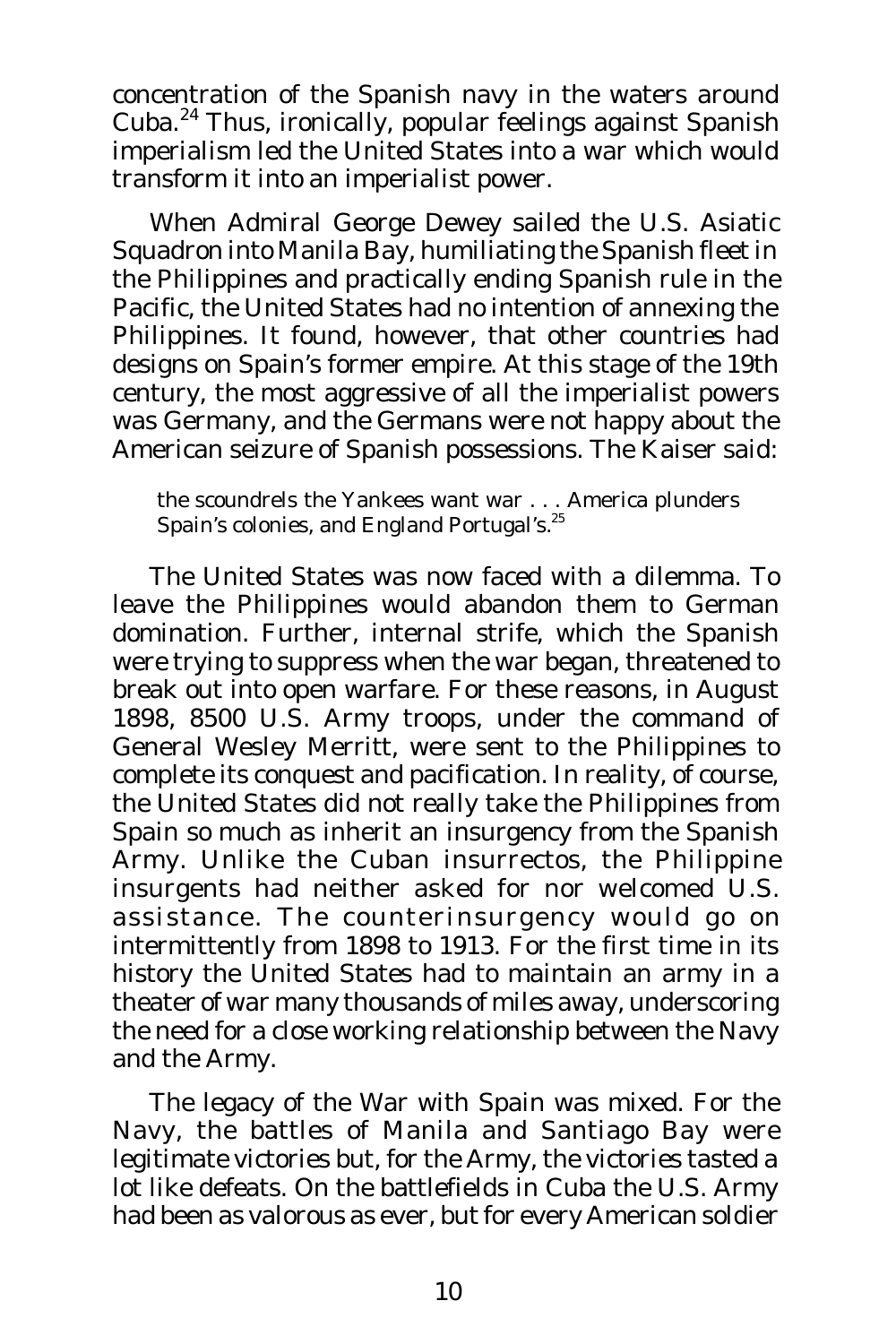killed by the enemy (381), more than four had died due to the negligence or incompetence of Army officers (2061). Clearly reform was in order, and the instrument of that reform was the newly appointed Secretary of War, Elihu Root. Root turned to Upton's work, and as a result, Upton's ideas were vindicated 20 years after his death. Chief among his recommendations had been the institution of a general staff and the creation of the "War Academy," which was implemented as the U.S. Army War College in November 1904. Now the Army and Navy had complementary structures for the joint study of strategic problems. At the War College dedication speech, Root encouraged the Army and Navy "never to forget your duty of coordination . . . this is the time to learn to serve together without friction." $26$ 

 The final ingredient in tying together the Army and Navy's efforts was the 1903 creation of the Joint Army and Navy Board, the first standing interservice war planning association in American history. The board consisted of four principal officers of each service, with Admiral Dewey as chair until his death in 1917. The board's function was to issue broad guidelines for the defense of the United States, its possessions, and the Western Hemisphere. Detailed planning was the responsibility of the General Staff and the Navy Staffs, with most of the actual work done by the two war colleges.<sup>27</sup>

By this time, the danger of war with Germany was real. In the first three months of 1899, a combined Anglo-American force appeared in Samoan waters to overthrow a native government installed by the Germans. This force began to shell areas considered friendly to German rule, and later landed a force which suffered seven casualties in fighting German supported Samoans, the first blood shed in German-American hostilities.<sup>28</sup> Bad feelings began to grow between the two countries. The *Washington Post* editorialized that:

We know that by a thousand unmistakable signs and by the experience of years that in the German government the United States has a sleepless and insatiable enemy.<sup>29</sup>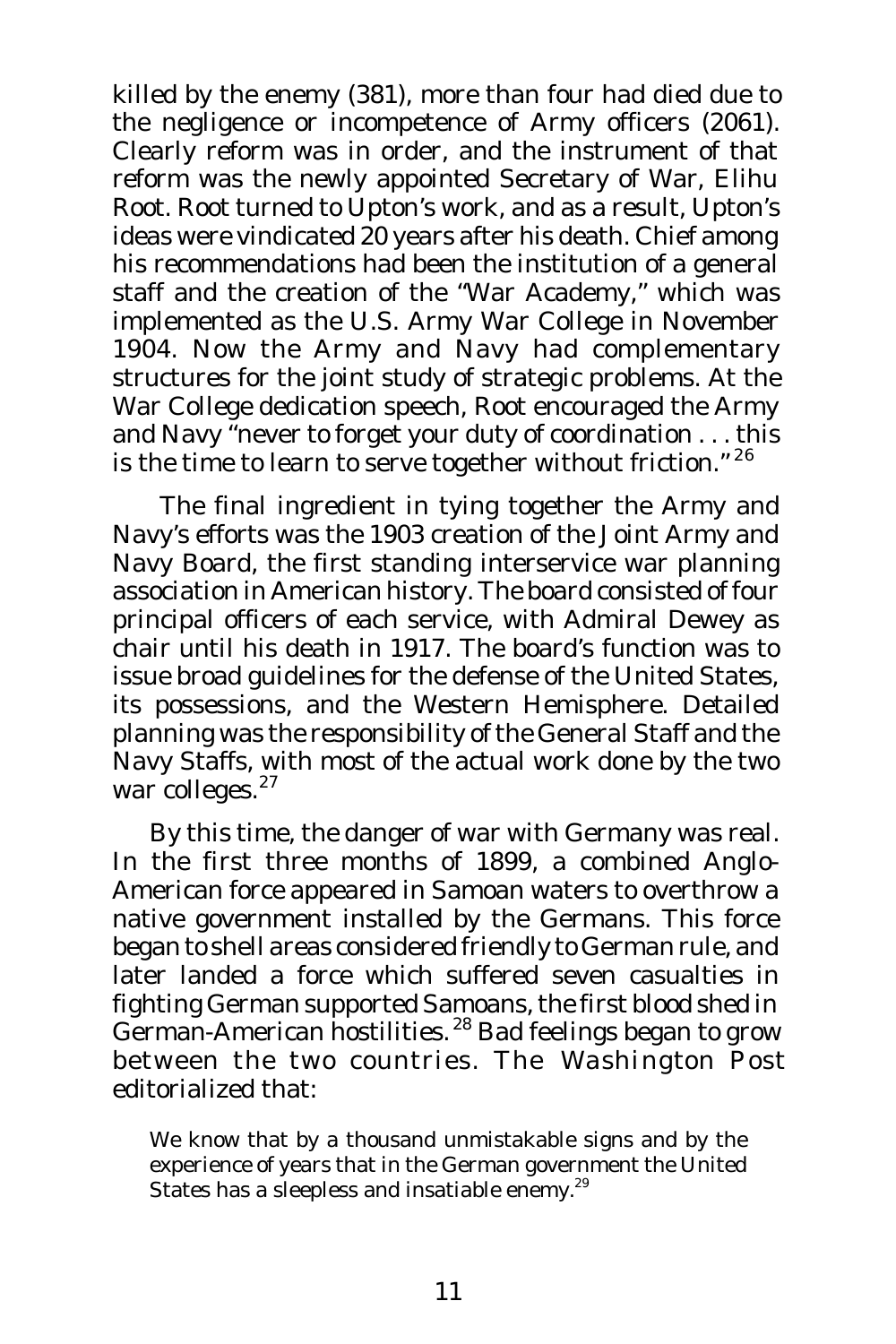On the German side, the confrontation between German and Anglo-American forces in Samoa was a major issue in the deliberations associated with the *Flottengesetz,* or Navy Law, of 1898. The *Flottengesetz* was influential in the formulation of German strategy in the years before World War I not only because it appropriated the money required to build a large, modern fleet, but also because it resulted in Kaiser Wilhelm's decision to include the German Admiralty in the Prussian cabinet.<sup>30</sup> The German navy was now the political and statutory equivalent of the army, which would have an ominous impact on the development of war plans.

In December 1899, Vizeadmiral Otto von Diederichs was appointed Chief of the German Admiralty Staff. Dewey and Diederichs were acquainted with each other. In May 1898, after the battle of Manila Bay, a squadron of ships from the German Pacific fleet steamed into Manila Bay on Dewey's heels. Thinking that the Germans were there to aid the Spanish, Dewey ordered one of the German ships, the *Irene*, to be detained. Diederichs, the German commander, arrived in person in June, and called upon Dewey to say that the Americans had no right to interfere with the *Irene*. Dewey lost his temper and told the German interpreter "Does Admiral von Diederichs think he commands here or do I? Tell your Admiral if he wants war I am ready." 31

With the memory of this incident in his mind, Diederichs' first order of business was to plan for war with the United States.<sup>32</sup> The subject had been the theme of a number of projects assigned for study to officers of the naval staff in the form of *Winterarbeiten*, or winter projects, and the sum of these studies had concluded that "an effective blockade of the American coast with the means [provided by] the Naval Law of 1898" was not possible.<sup>33</sup> Diederichs recommended a doubling of the German fleet and a study of joint operations with an army expeditionary force for operations on the eastern seaboard of the United States. German naval officers studied the problems of landings conducted from bases (*Stützpunkt*) located in Canada, Cape Cod, and Puerto Rico to support operations oriented toward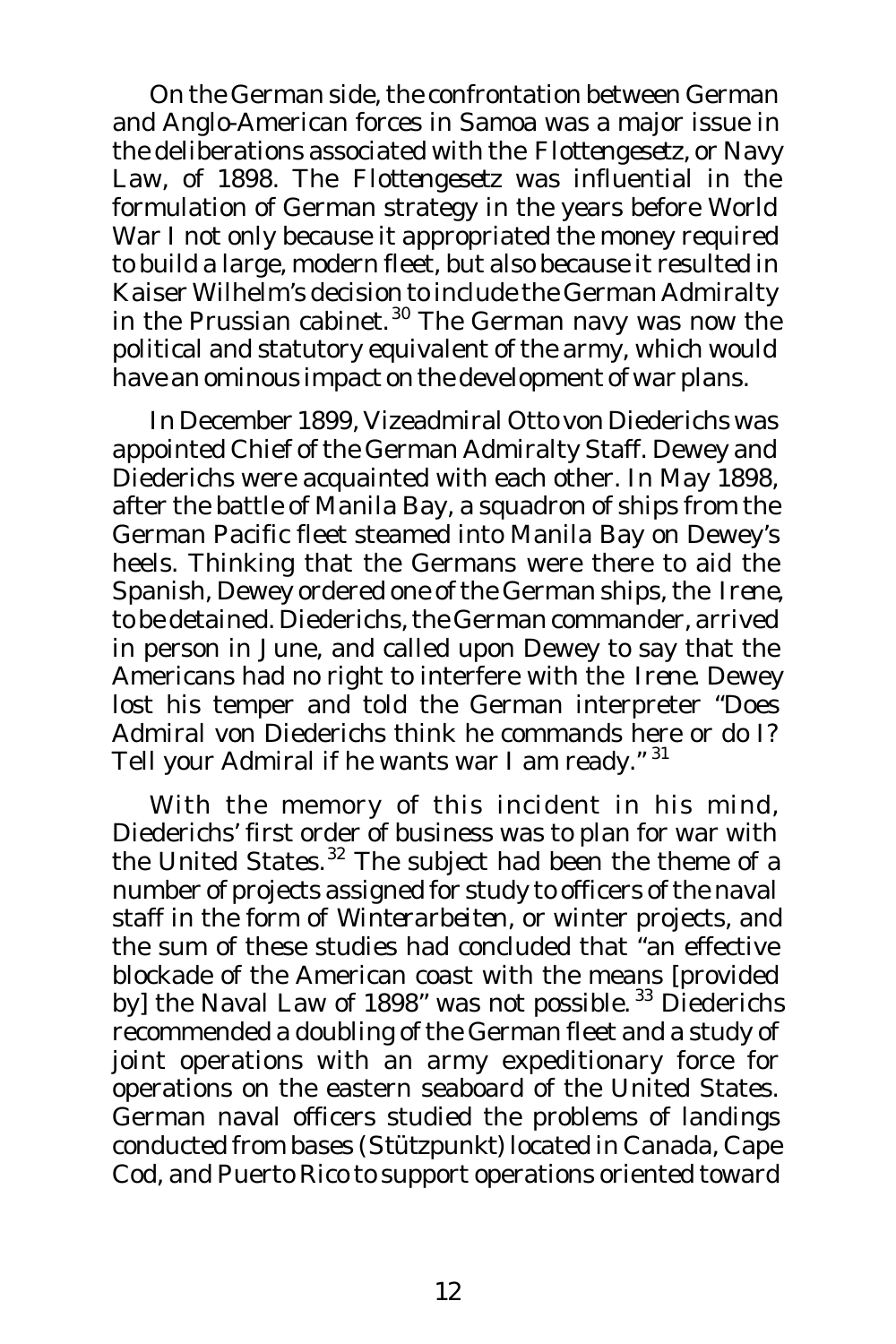the ultimate objectives of New York, Boston, and Charleston.<sup>34</sup>

On the Army side (one can imagine Scheibert's studies on American coastal defenses coming out of their filing cabinets), general staff officers concluded that the American army was pretty much a negligible quantity. The only combat seasoned troops were those on the frontier, and 10,000 of these troops would be tied down guarding against Indian uprisings, <sup>35</sup> (this was 10 years after Wounded Knee). The readiness of the militia was discounted as a *Spielerei*. 36 But Diederichs' enthusiasm about war with the United States was not matched by the Chief of the General Staff, Count Alfred von Schlieffen, who was more concerned about the military situation in Europe than an expedition to the Americas. As early as May 1900, Schlieffen was in consultation with the government on Germany's "strategic options" in the event of a two front war.<sup>37</sup> As the consequences of a European war were potentially far more grave than a war with the United States, Schlieffen's participation in the planning was vague and uninspired. 38 The plan, eventually labeled O.P III, was never really brought to an operational status, and its impact might have been negligible if it had not been for the zeal of a relatively junior army officer. In 1901, Freiherr von Edelsheim, a first lieutenant in the 2d Garde-Ulanen Regiment, published a study on German joint operations in the United States.<sup>39</sup> This book caused a furor. In March 1901 Massachusetts Senator Henry Cabot Lodge wrote Vice President Theodore Roosevelt that a German landing in his constituency was "well within the range of possibilities, and the German emperor has moments when he is wild enough to do anything."<sup>40</sup>

#### **The Response—The Color Plans.**

 In April 1904, in response to a recommendation made by Army Chief of Staff Lieutenant General Adna R. Chaffee, Secretary of War William Howard Taft directed the Joint Army Navy Planning Board to: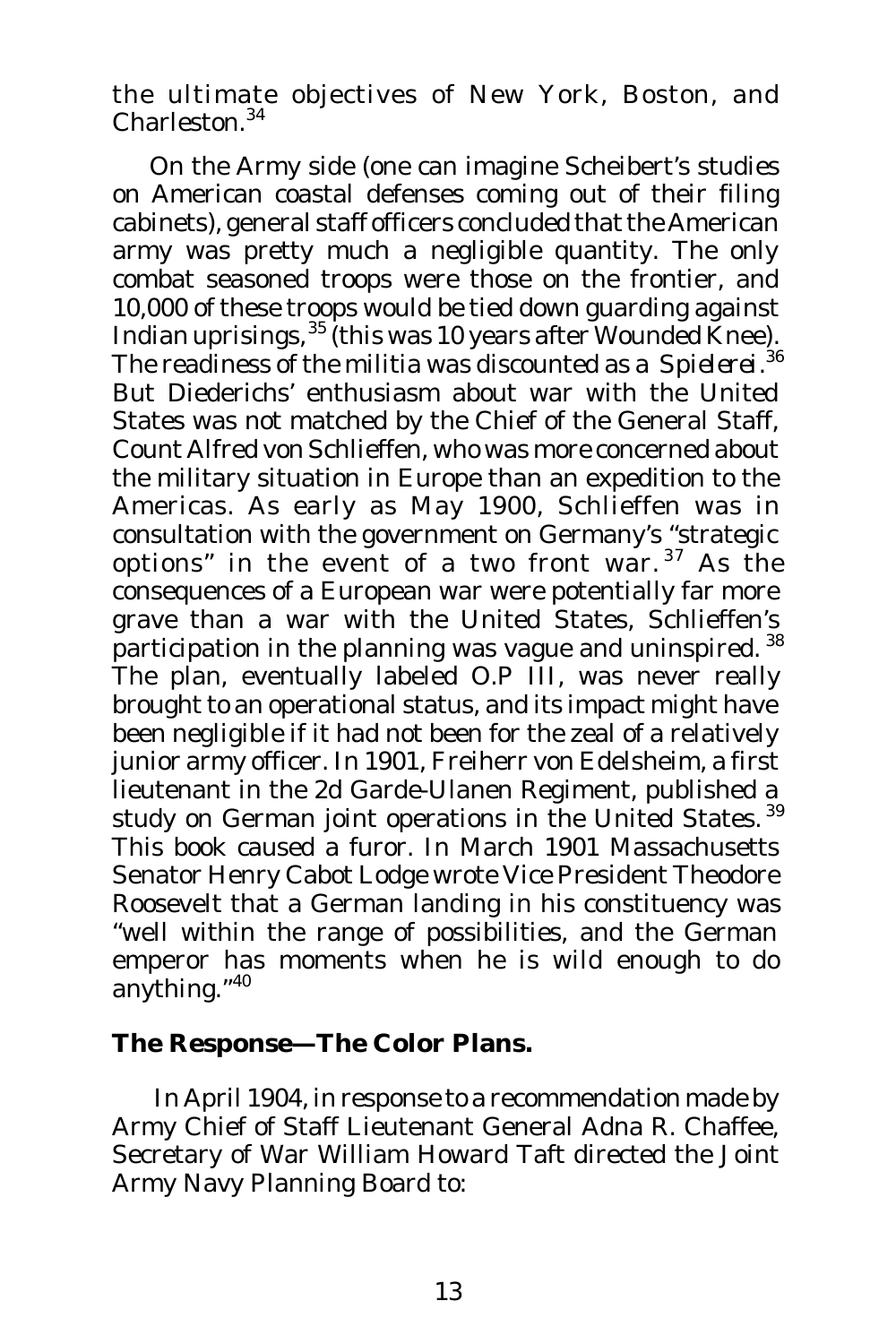agree upon a series of practical problems (taking them in the order of their assumed importance) which involve cooperation of the services, and for the execution of which in time of emergency the two staffs will be responsible.<sup>41</sup>

The Joint Board's solutions to these "practical problems" would become war plans signed by the two service secretaries. This was the first joint deliberate planning system in American history.

Admiral Dewey directed the chiefs of the two war colleges, Admiral Henry C. Taylor and General Tasker H. Bliss, to submit recommendations on how best to get the study underway.<sup>42</sup> Bliss submitted a 21-page paper, which shaped American war plans for the next 30 years. He assumed that the enforcement of the Monroe Doctrine, which he pointed out at the time of the War with Spain was the "only" American foreign policy, would be the most probable cause of America's future wars. Significantly, Bliss reasoned that the acquisition of the Philippines expanded the Monroe Doctrine beyond the American hemisphere. He concluded that the major European powers would not likely attack the United States itself because diversion of military resources would weaken them in the face of continental rivalries; and that the real purpose of any violation of the Monroe Doctrine would be to seize American possessions in our hemisphere or in the Philippines. <sup>43</sup> Accordingly, Bliss's paper recommended that the two services study the following problems in this order:

1. U.S. intervention in a South American country to assist the government in ousting a foreign power supporting insurgents;

2. U.S. at war against two continental European powers [one of which was sure to be Germany];

3. U.S. at war against a coalition of Britain and Canada; and,

4. U.S. intervention into Mexico "with another foreign complication" [presumably a European power collecting Mexican debt].<sup>44</sup>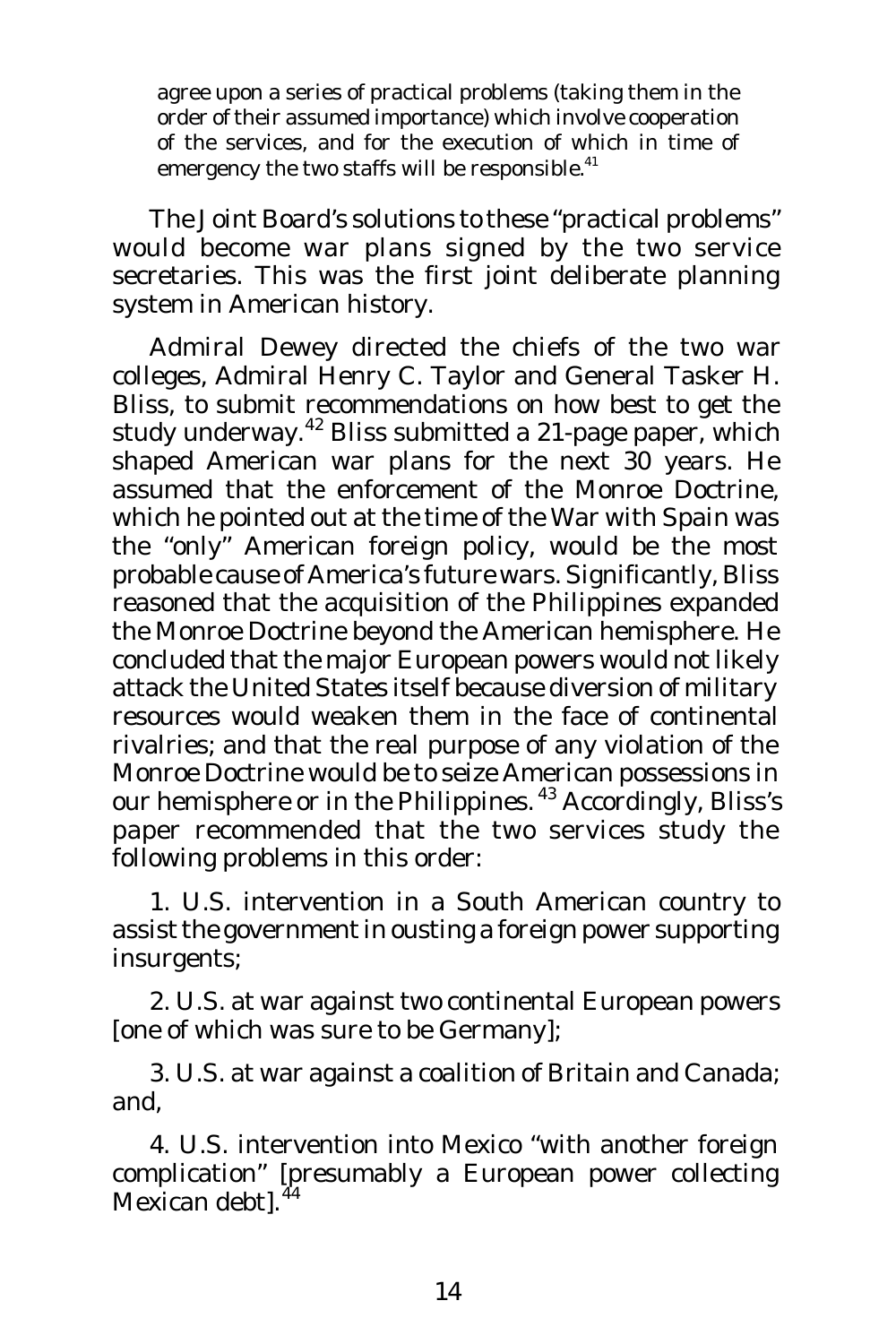The most virulent of all the potential enemies analyzed by the Joint Board was Germany. Accordingly, in 1913, these studies led to the formal plan BLACK, for war between the United States and Germany.

In 1905, the Russo-Japanese War added another country to the list of potential enemies of the United States—Japan. Plans for the defense of the Philippines had previously assumed a European enemy.<sup>45</sup> Beginning in 1906, particularly at the Naval War College, Japan became the chief adversary for all war planning and war games <sup>46</sup> (see Figure 2). These were no mere academic exercises. Diederichs' Japanese war planning counterpart was an Army officer named Giichi Tanaka, who in the 1906 draft of the Imperial Defense Policy included plans for war against the United States in the Philippines. <sup>47</sup>



**Figure 2. 1909 Estimate of Japanese Invasion of the Philippines.**

The problem of war with Japan was more difficult than war with Germany because the distance over which the Navy would have to project the fleet. In 1914, after 8 years of study, during which the United States provided for its Pacific interests by signing a number of treaties (Taft-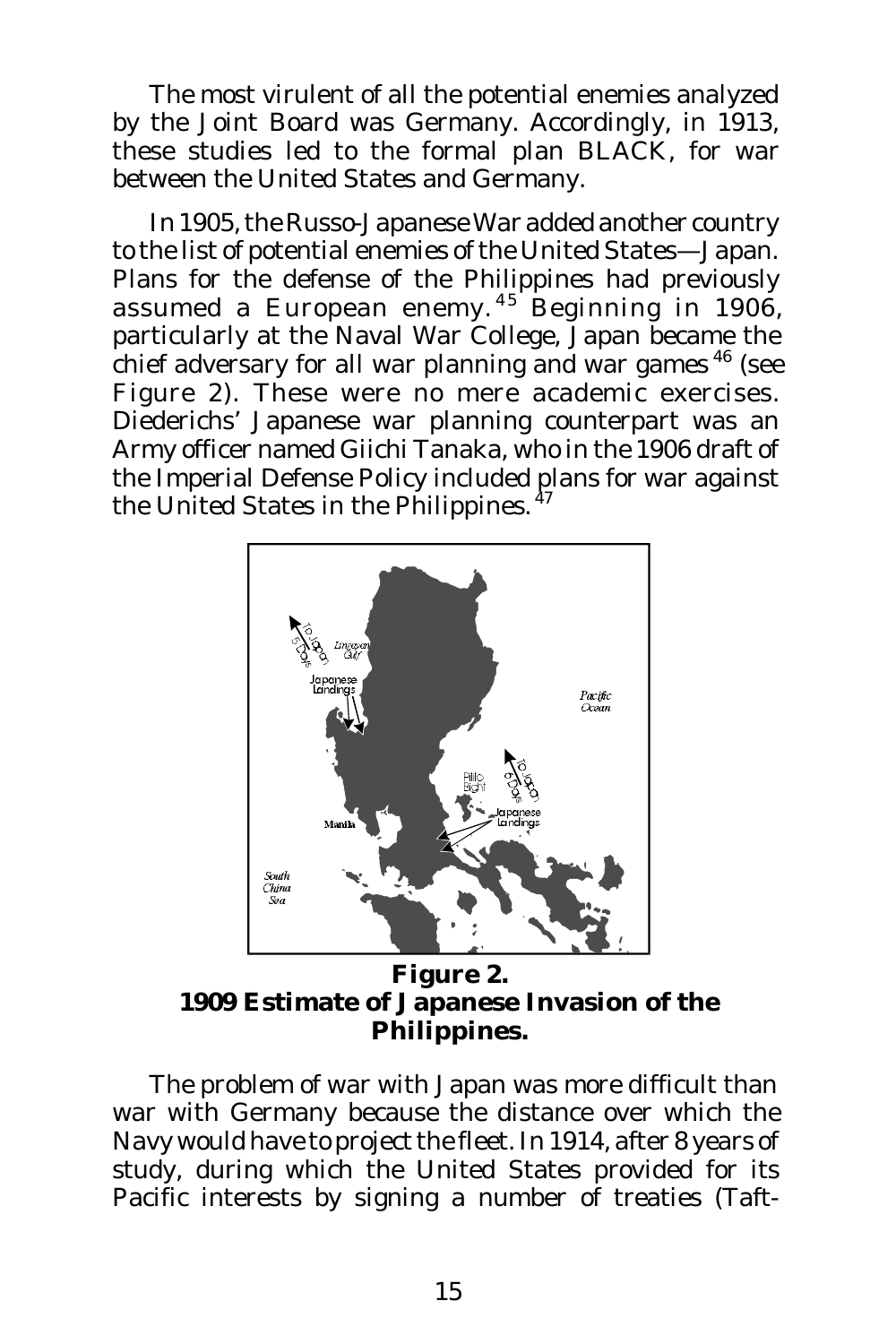Katsura, Root-Takahira, and the Lansing-Ishii treaties<sup>48</sup>), the first edition of War Plan ORANGE for war with Japan emerged. Making matters worse, in 1902 Japan had signed an alliance with Britain, which meant that a war with Japan might involve the United States in a war with Britain as well. The United States would plan for war with Britain (Warplan RED) until 1921, the year when the Anglo-Japanese treaty was allowed to lapse.

In 1910, a third source of potential danger emerged in the American hemisphere. At the beginning of the century the Mexican government was in the hands of the dictator Porfirio Diaz, who ran Mexican affairs with an iron fist. Under his rule, however, the Mexican economy improved, railroads were built, mines and oil wells developed, and industry expanded. When he was overthrown as a result of the Revolution of 1910, Mexico was thrown into a period of instability and violence.

The violence in Mexico was in itself a peril to American interests, but the real danger of all the revolutionary unrest in the American hemisphere, of which Mexico was the prime example, was that hostile powers would emulate Louis Napoleon and exploit instability for the sake of advancing their own ambitions in the Americas. German and Japanese advisors were already in Mexico, either in covert or officially acknowledged status, Consequently, the measures which were taken to provide security against a threat from Mexico, and which eventually would be codified into Plan GREEN, were oriented as much against the Germans and Japanese as against any indigenous Mexican threat.

Thus, when hostilities broke out in Europe in 1914, the United States had already contemplated the possibility of war, and had developed plans for the employment of its military forces for the defense of its territory and the enforcement of the Monroe Doctrine, territorially expanded to encompass its new Pacific holdings. It remained an open question, however, as to whether the country possessed the means to achieve these objectives.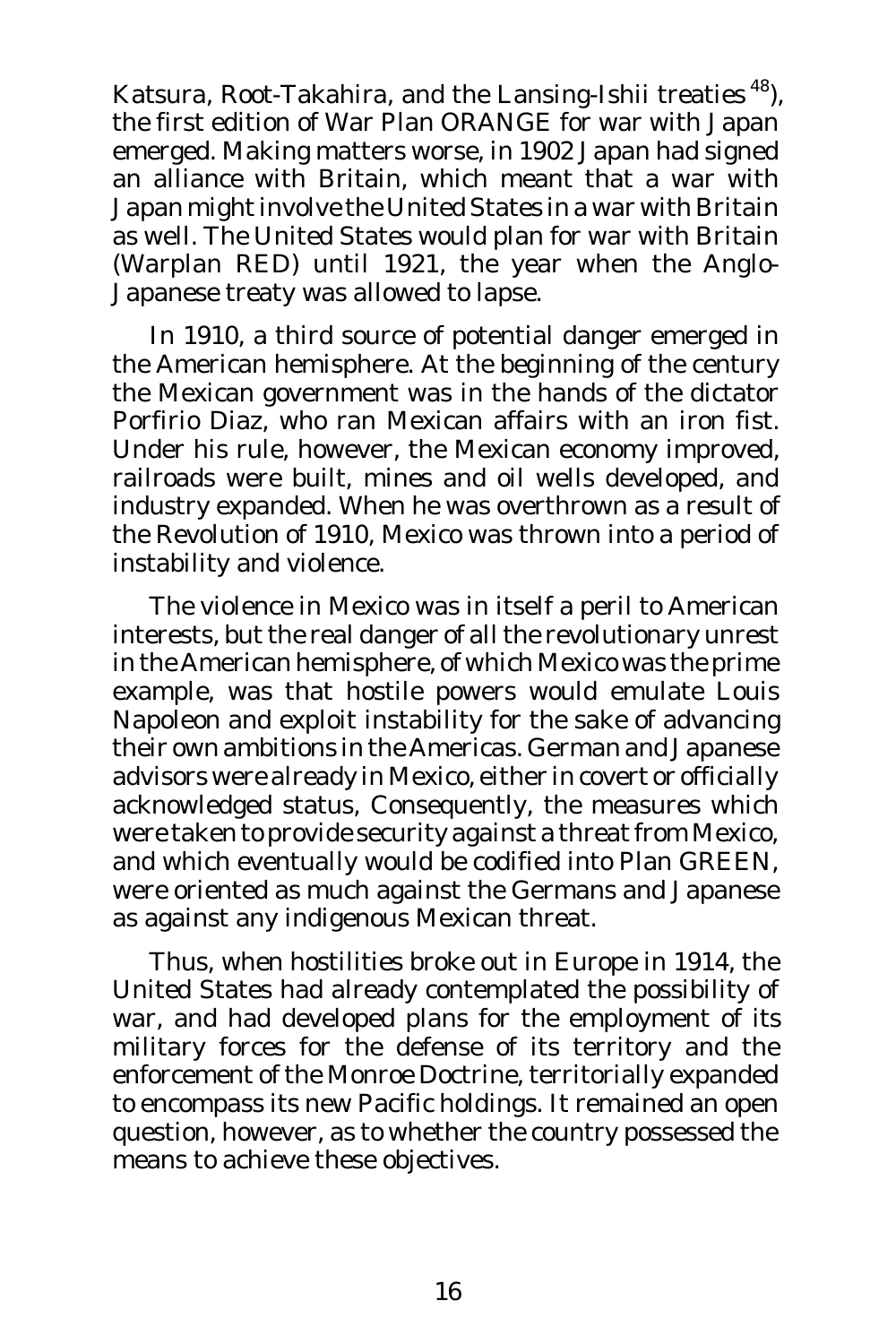### **Ways and Means.**

In the 19th and early 20th centuries America's security rested on a strategic triad of capabilities—the Navy, the coastal defenses, and the mobile army.<sup>49</sup> Since both ORANGE and BLACK were primarily naval plans, American military preparations at the beginning of this century revolved around calculations of naval strength.

ORANGE was dominated by the logistical challenges of sustaining American forces over long sea lines of communication (see Figure 3). Naval planners believed that the Japanese would not be able to mount a challenge to the west coast as long as bases in Samoa, Hawaii, and Alaska remained in American hands, but the risk to the Philippines was much greater. The transit time for the U.S. fleet to get to the Philippines was estimated at 68 days (or over 100 days if the Panama Canal were neutralized), as opposed to the 8 days it would take the Japanese to cruise from Japan. This meant that the Army would have to defend the Philippines on its own for at least 60 days, an unlikely prospect without external reinforcement and support.<sup>50</sup>



**Figure 3. Plan ORANGE - Routes of the U.S. and Japanese Fleets.**

These relative advantages and disadvantages were reversed in Plan BLACK (see Figure 4). Like the Germans,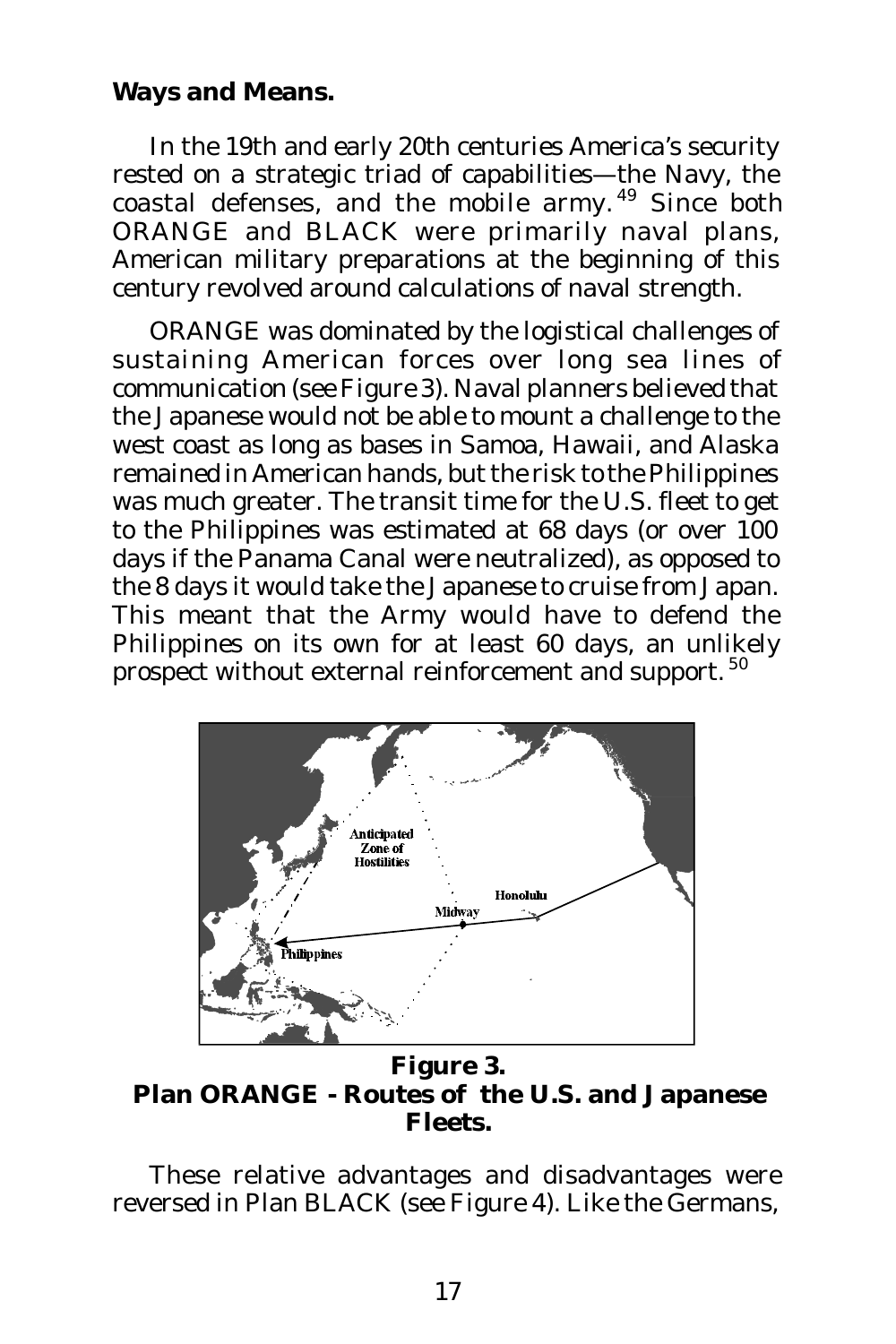American naval planners recognized the importance of Caribbean coaling stations, especially after it became clear that Anglo-German animosity made an attack from Canada unlikely. It was here that the Navy intended to defeat the German fleet. While the image of a Trafalgar-like battle between the U.S. and German navies off the coast of Puerto Rico may seem far-fetched today, it was central to U.S. planning in the years leading up to 1917.<sup>51</sup>



**Figure 4. Plan BLACK - Estimated German Invasion Routes.**

When these assessments were written, the U.S. fleet was ranked third in the world, behind that of Britain and Germany, and ahead of France and Japan <sup>52</sup> (see Figure 5). Further, the rates of naval growth were uneven. In the years 1905 to 1914, from the Russo Japanese War to the First World War, Japan had increased naval spending eleven-fold, German naval spending had tripled, while American naval spending had only doubled. 53 This implied that the first priority for U.S. readiness was the building of warships.

Regarding the preparedness of the American "mobile army," since GREEN was principally intended to counter foreign intervention, and since both ORANGE and BLACK envisioned a war against a hostile expeditionary force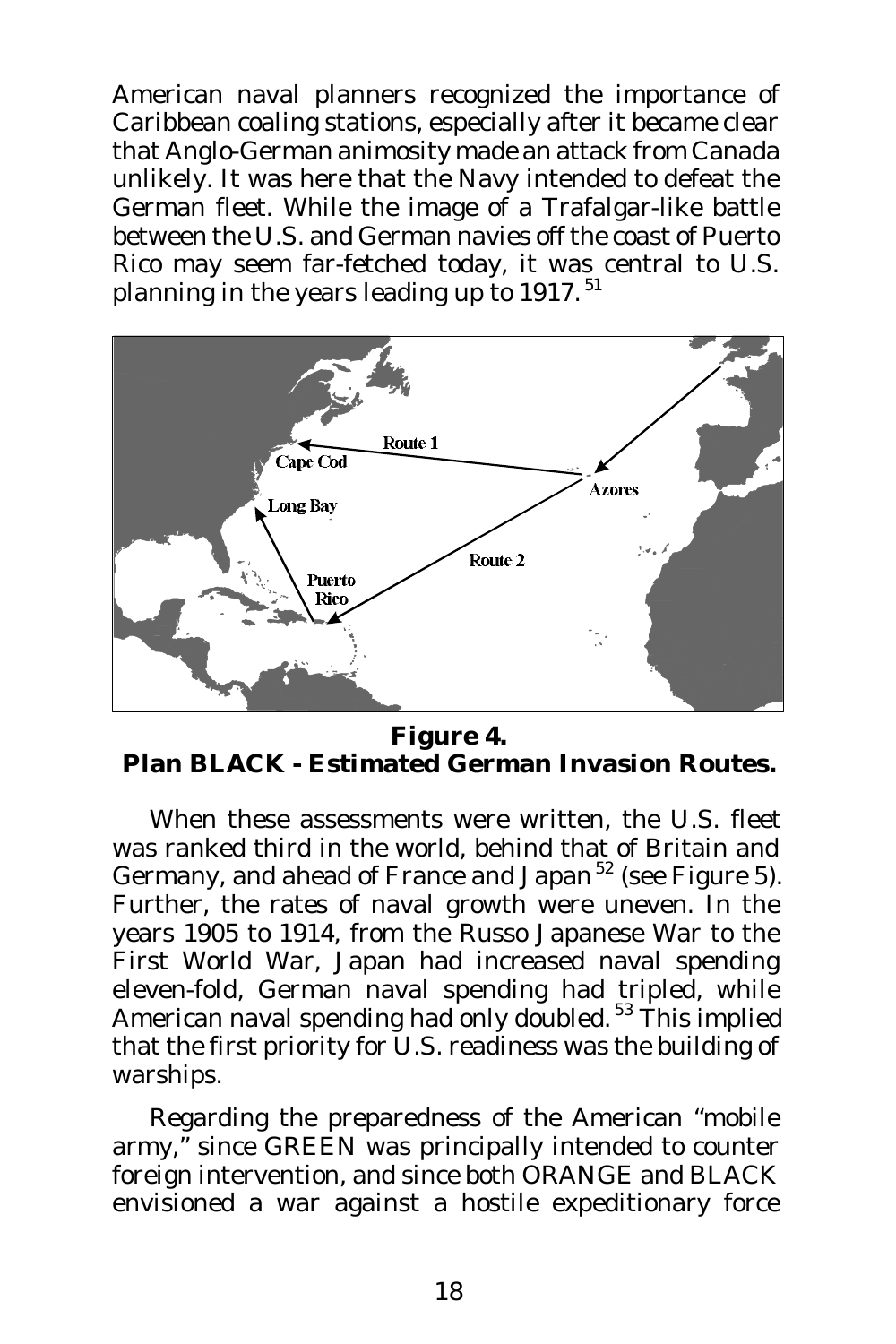

**Figure 5. Capital Ships, 1914.**

landed on American territory, calculations of required means were all based on an estimate of the capability of potential enemy nations to transport troops by sea. By way of illustration, Figure 6, compiled from a 1915 U.S. Army War College study, shows, at left, the total peacetime strength of the armies of the United States, Japan and Germany. In the center, a similar comparison shows the respective strength the three armies could generate after 15 to 22 days of war in the United States, the U.S. Army showing the effects of mobilization, and the Japanese and German armies showing the estimated size of expeditionary forces transported by ship. The far right comparison shows the situation after 30 to 41 days of war.<sup>54</sup> This line of analysis led even the most alarmist of commentators to call for levels of preparedness which fell far short of the actual First World War requirement. 55

Of course, the authorized strength of the Army at that time was only 100,000 and, furthermore, the so-called "mobile" army was spread thin. The shortage of Army troops was aggravated by their mal-deployment in over 49 obsolete, Indian War vintage posts in 24 states.<sup>56</sup> This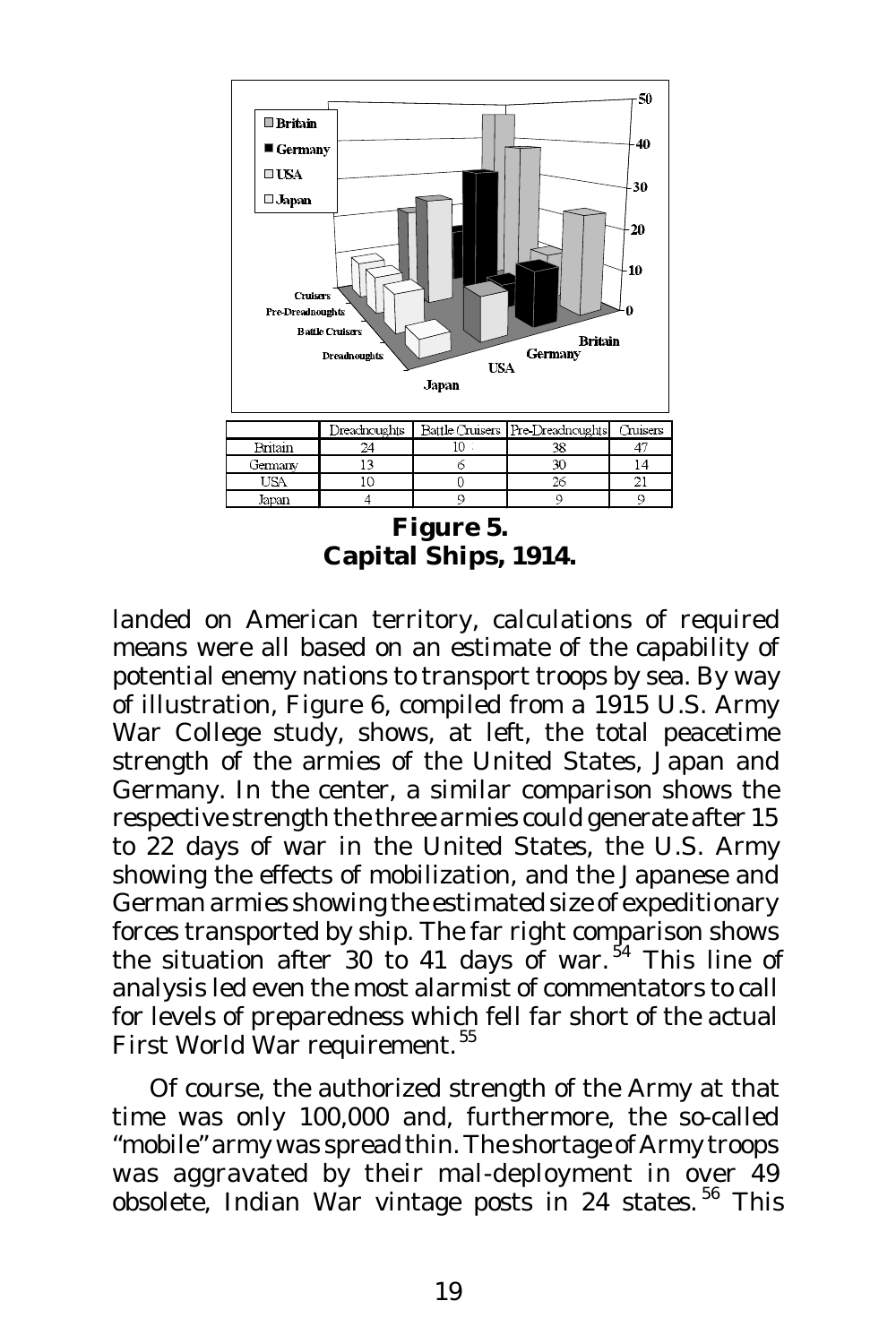

## **Figure 6.**

**Army War College Estimate, 1915, Showing the Estimated Strength of the U.S. Army Opposed by Expeditionary Forces.**

dispersion made it impossible for the Regular Army to convert itself into a modern European-style structure, and so while the division was recognized as the maneuver unit of the future, at war's beginning the U.S. Army had no divisions. <sup>57</sup> By one estimate, only 28,692 "mobile" troops were located within the continental limits of the United States.<sup>58</sup>

The third element of the nation's defense was the coast artillery. In the decade following the Civil War, America's coastal defenses were perhaps the single most neglected aspect of national defense. Then the 1879-81 war between Chile and a coalition of Bolivia and Peru rekindled interest in coastal defense. By the end of 1879, the modernized Chilean fleet had gained control of the sea, and in joint operations, in January 1881, a Chilean army force captured Lima, forcing Bolivia and Peru to cede mineral-rich provinces on the Pacific Ocean. <sup>59</sup> This war, called the War of the Pacific, was the first true naval conflict fought between ironclad fleets, and Peru's defeat suggested how inadequate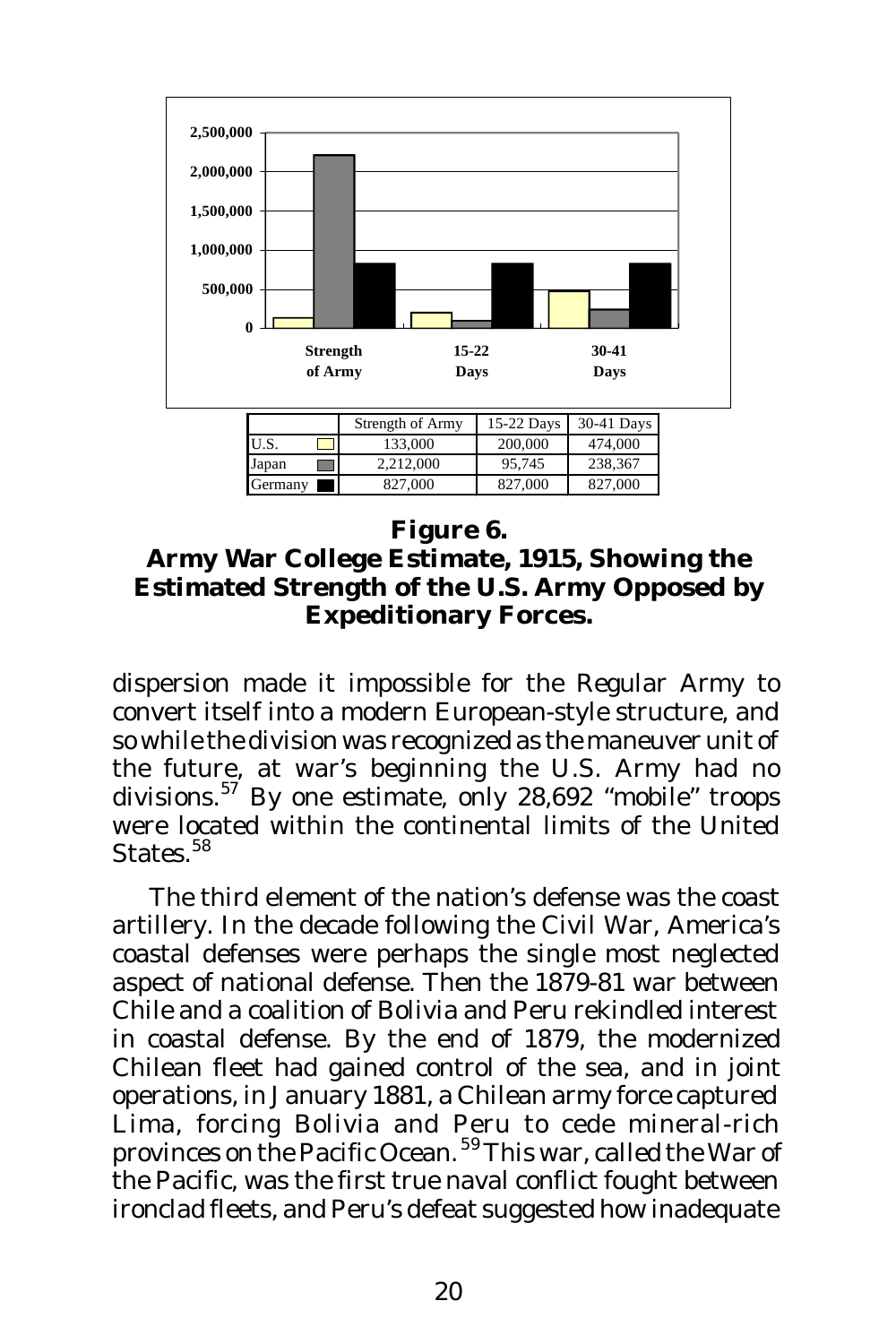American coastal defenses had become since the end of the Civil War. <sup>60</sup> Highlighting this unpreparedness, the *New York Times* in 1882 reported that for the previous decade 80 percent of the Army's budget and 73 percent of its personnel had been employed against the Indians on the frontier, <sup>61</sup> leaving little for coastal defense. The coastal defense guns available consisted primarily of iron, muzzle-loaded pieces of Civil War vintage, inadequate for defense against the modern naval ordnance being developed in the 1880s.

In 1885, to remedy these deficiencies, the War Department convened the Joint Army-Navy Board on Fortifications and Other Defenses, or Endicott Board, named for the Secretary of War who served as its chairman. The report of this board, some 391 pages, shaped the development of American coastal ordnance for the next 30 years.

The Endicott board analyzed coastal defense requirements by studying the characteristics of modern warships such as displacement, draft, and armament.<sup>62</sup> Since warships which could not approach closer than 8,000 to 10,000 yards from shore could not reach land with their guns, the design of harbor defenses depended on the depth of the harbor.<sup>83</sup> For example, the harbor at San Francisco would admit deep draft vessels, but New Bedford's shallows would only admit lighter vessels. Therefore, a shallow draft harbor like New Bedford had no need for any heavy guns.

This type of analysis, updated with the appearance of each new class of warship and naval ordnance, governed the strategy, tactics, and acquisition policies of the coast artillery up to the First World War. The basic infrastructure was in place by 1903, consisting of 70 forts in 28 locations, mounting 79 8-inch guns, 110 10-inch guns, 87 12-inch guns, and 192 12-inch mortars<sup>64</sup> (see Figure 7). Gunnery increased until by 1913 100 percent hits could be scored against moving targets with a 12-inch gun at 7-9,000 yards, and 50 percent hits on battleship-sized targets at ranges up to 15,000 yards, which was considered sufficient to deter any naval attack. The U.S. Army led the world in the technology and tactics of coast artillery, and if this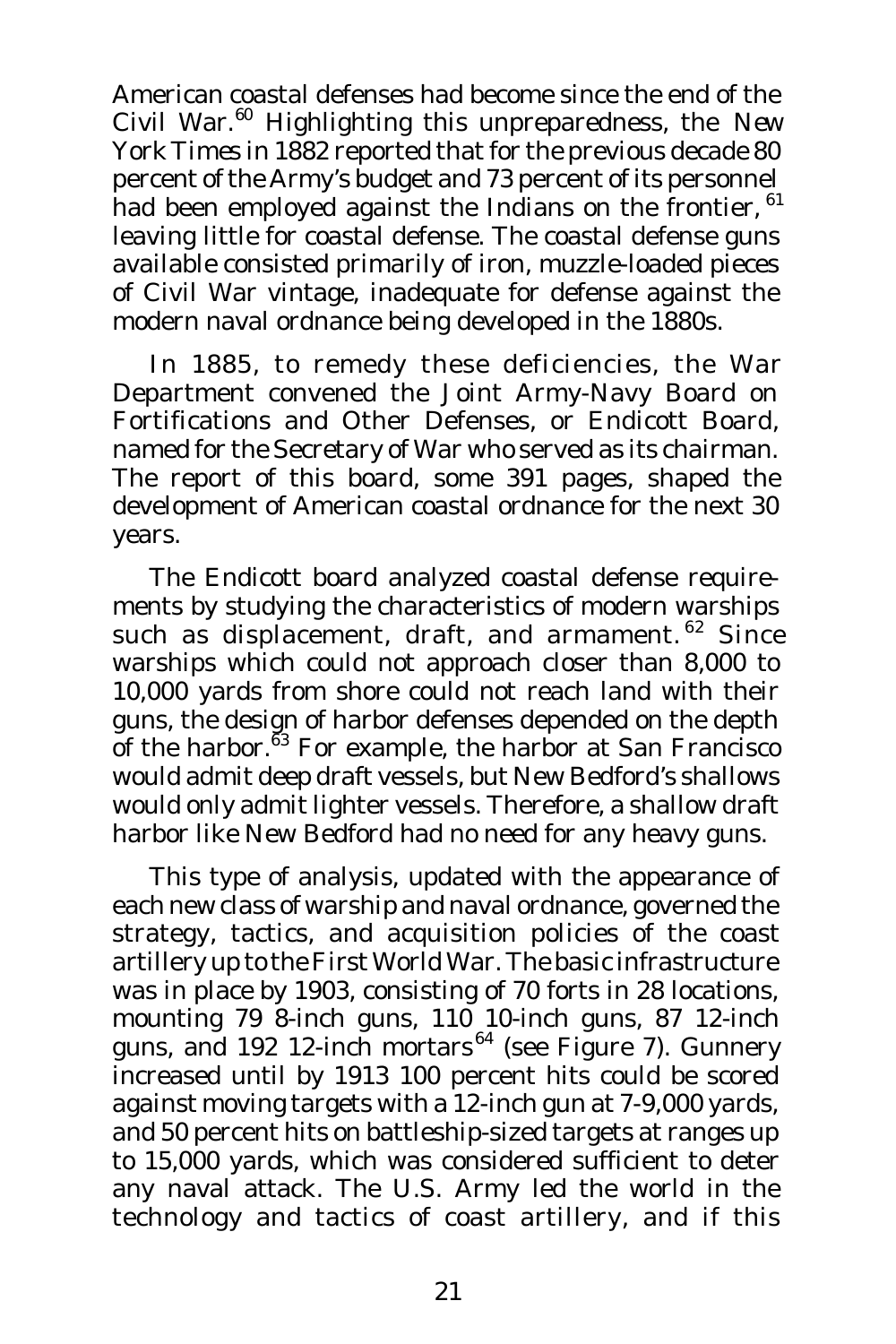

**Figure 7. Regiments in the Regular U.S. Army - 1916.**

superiority was achieved at the expense of the mobile army, the country nonetheless felt secure. 65

### **The Impact of War.**

At the time of President Wilson's first inauguration, in 1913, the country faced two crises in foreign affairs. The first was the murder of Francisco Madero, Diaz' successor in Mexico. Wilson, who regarded Madero as his ideological counterpart, became the uncompromising opponent of Madero's murderer, Victoriano Huerta. 66 At about the same time, the California state legislature passed the Alien Exclusion Act, which forbade Japanese nationals from owning or leasing land in that state. The Japanese government, which refused to believe that the Federal government could not overturn a state law, was incensed, and began to take advantage of what they saw as a convergence of interests with Mexico.<sup>67</sup> In the spring and summer of 1913, Japan supplied arms to the Huerta government. Then, in May, England recognized the Huerta government in order to secure a steady supply of Mexican oil to fuel the warships of the Royal Navy.<sup>68</sup>

These developments moved the Army-Navy Joint Planning Board to act. What the Board did was based upon the conclusion that the country could not defeat any hostile force landed on the west coast. One analysis read: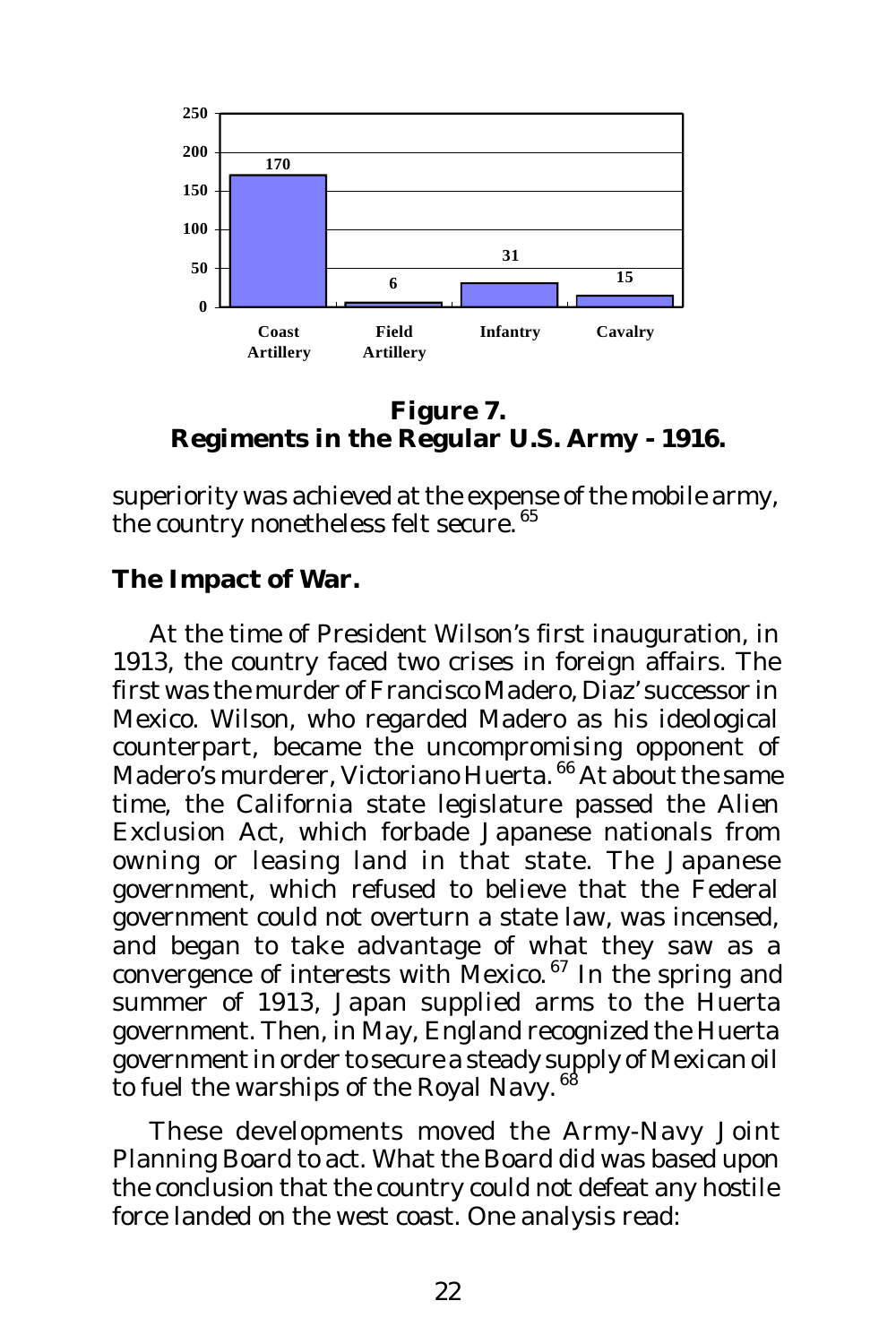If 200,000 men of any first class hostile power should be landed on our Pacific Coast, we should have no course but to hand over to a foreign nation the rich empire west of the Rockies, with its cities, its harbors, and the wealth of its valleys and mountains.<sup>69</sup>

In the summer of 1913 the Joint Board dispatched a number of warships to Manila and the Pacific Fleet to Hawaii,<sup>70</sup> thus following the example of the Navy Board in 1898, which began the deployment of the fleet in advance of a declaration of war or of a Presidential order. Wilson, however, was less inclined to provoke a war than McKinley. He countermanded the order and disbanded the Joint Board.<sup>71</sup> The United States would not be like the European powers in letting military planning requirements drive the decision to wage war.

The outbreak of the European war in the summer of 1914 initially seemed to confirm American assumptions that the rivalry among the European powers would keep them so preoccupied that none of them would be able to pose any threat in the Americas. Soon, however, events were to shake the nation from its pre-war complacency. On December 8th, 1914, the British 12-inch cruisers *Invincible* and *Inflexible* sank the German 8.3-inch cruisers *Scharnhorst* and *Gneisenau* off the Falkland Islands. The engagement began at 16,500 yards. Then, on January 24th, 1915, the British 13.5-inch battle cruisers *Lion* and *Tiger* sank the German 8.3-inch cruiser *Blücher* and severely damaged the 11-inch cruiser *Seydlitz* at ranges between 17,000 and 20,000 yards.<sup>72</sup> These extremely long-range engagements invalidated the American assumptions about the ranges of naval ordnance, and brought into question the adequacy of nation's coastal defenses.  $^{\bar{7}3}$ 

In November 1914, the Japanese embarked on a series of campaigns in Asia and the Pacific, ostensibly in support of their British allies, but which in reality were designed to take advantage of Germany's predicament to extend Japan's empire. The German port of Tsingtao, as well as the Marshalls, the Caroline, and the Mariana Islands were captured, which worsened the already precarious strategic situation in the Philippines.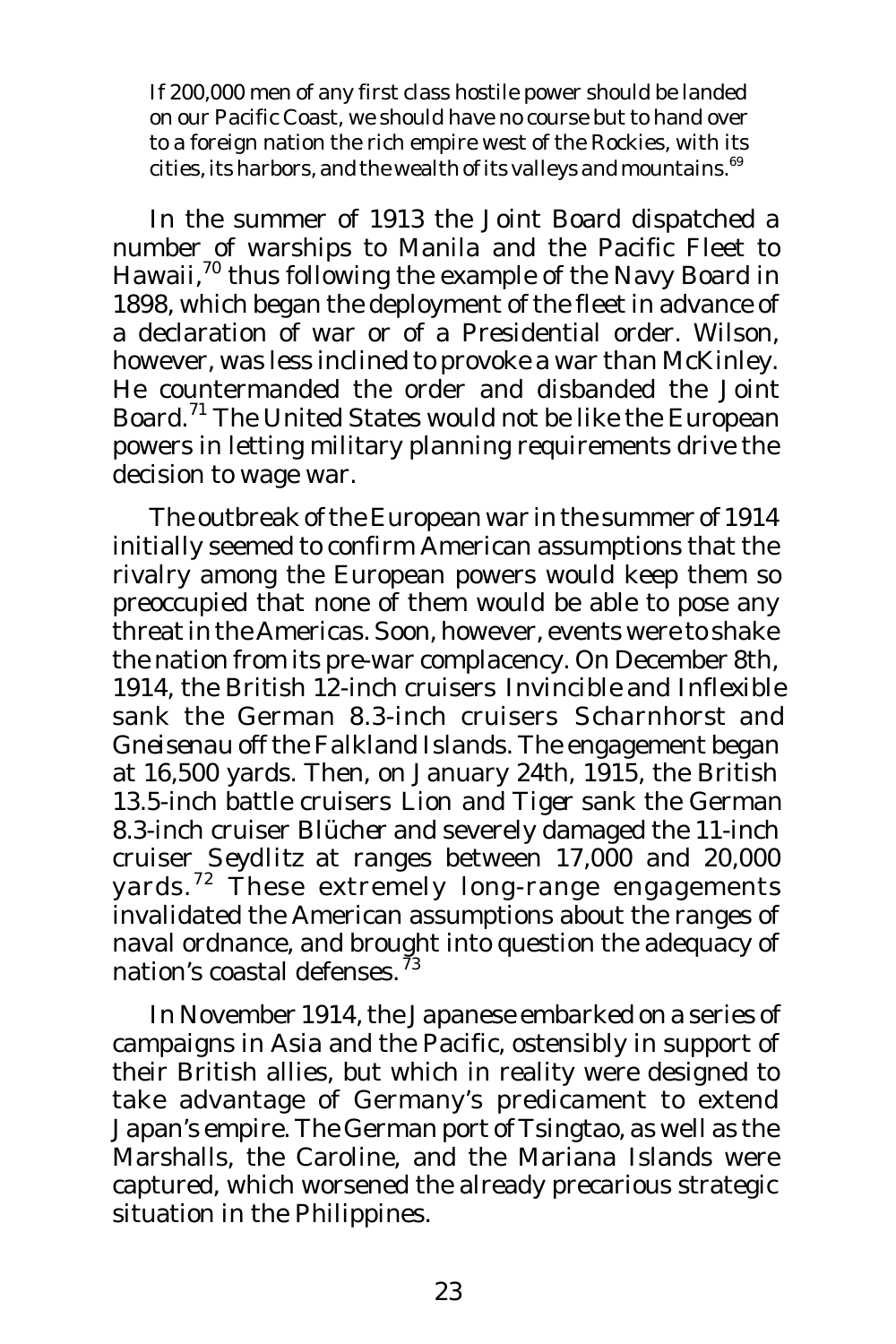The situation on the sea lanes also put Americans and American interests at risk. The German High Seas Fleet, bottled up in the North Sea, was little danger, but the German submarine force became the major peril on the high seas, for which the assumptions of Plan BLACK made no provision.

But where all of the dangers of war seemed to converge with the most immediate impact was in Mexico. In December 1914, the captain of a Japanese warship visited Mexico City.<sup>74</sup> Japan was aggrieved at the United States and had been preparing for war for over 3 years.<sup>75</sup> In April 1915, the Japanese battle cruiser *Asama* was detected maneuvering off the coast of Baja California.<sup>76</sup> The Hearst press, which had so effectively worked Americans into a war fever in 1898, screamed that the Japanese had been using naval bases in Baja California.<sup>77</sup>

In April 1915, the U.S. Government learned of a German plan to put Huerta, who was in exile, back in power. <sup>78</sup> At this stage of the war, Germany had already begun intrigues to tie the United States down in its hemisphere and prevent it from intervening in Europe. This plot, coming on the heels of the *Lusitania* crisis, almost brought the United States into the war. It was clear that German attempts to involve the United States in a war with Mexico would continue, and would become the deciding factor regarding U.S. policy. As Secretary of State Lansing put it, "Our possible relations with Germany must be our first consideration, and our intercourse with Mexico must be regulated accordingly."<sup>79</sup>

A covert operation took Huerta out of the picture, and Germany's attention turned to Pancho Villa, the next beneficiary of German support. In January 1916, a Germanarmed band of Villistas raided a group of American mining engineers in San Ysabel, in the Mexican state of Chihuahua. Americans called for revenge for the "massacre at San Ysabel." The next crisis, Villa's March 1916 raid on Columbus, New Mexico, produced intelligence to suggest that the threat from Mexico was more than bandit gangs. Among the dead of the Villista raiders was a courier carrying dispatches from Villa to Emiliano Zapata, fighting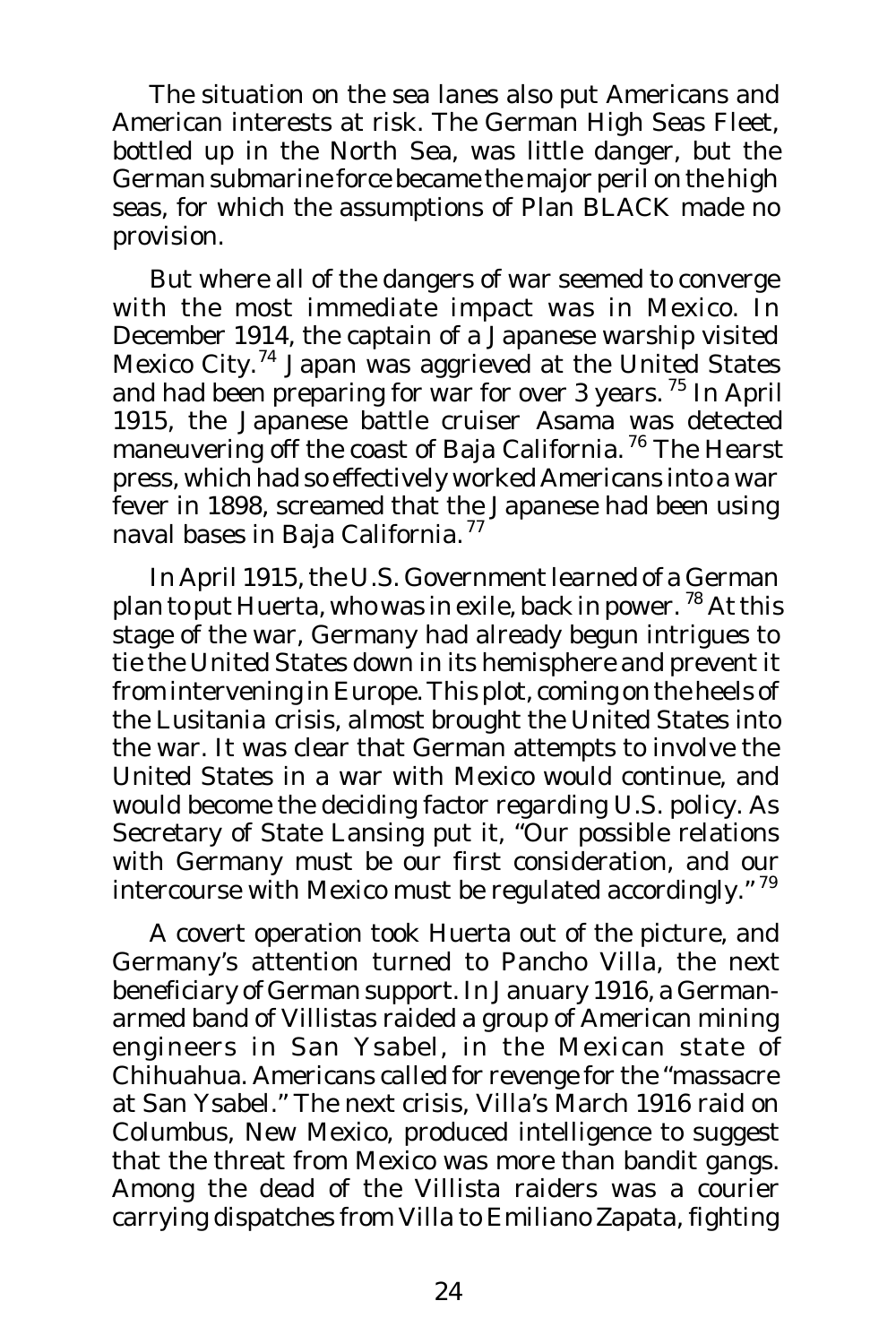in the southern part of Mexico. These dispatches suggested a union of the two revolutionaries "to join in a concentrated attack upon the United States," and informing Zapata that he had "sent couriers to all states to incite the population against the Americans . . . the common enemies of the Mexicans."<sup>80</sup> This was the impetus for the deployment of Pershing's punitive expedition in accordance with Plan GREEN.

One of the more bizarre aspects of the Mexican campaign was the discovery in June 1916 of the so-called "Plan of San Diego," a Huertista scheme to promulgate revolution among the Mexican, Indian, and African American populations in the states of Texas, Oklahoma, New Mexico, Arizona, Colorado, Nevada, and California. The success of the revolution in these states was expected to spread to six more southern states, where Jim Crow laws would motivate African Americans to keep a long-term insurgency alive. <sup>81</sup> The evidence is inconclusive as to the degree that the Plan of San Diego was official policy in either the Huerta or Carranza governments, but the American military took it seriously, and started to prepare for full-blown war with Mexico.<sup>82</sup> Wilson's more insightful response was to prepare for war with the source of the nation's problems, that is against Germany itself. Accordingly, on January 12th, 1917, Wilson told Secretary Baker to withdraw the expedition, in time for the intercept of the Zimmerman telegram in February. In this regard, Wilson was right and the military wrong, for had the United States gone to war with Mexico, it would have played right into German hands.<sup>83</sup>

By 1917, the contingencies envisioned by ORANGE and BLACK were extremely unlikely—the German fleet was bottled up in the North Sea, and the Japanese fleet was far away from home waters cooperating with Allied navies in the Mediterranean—yet, the United States was not secure. It could not protect its maritime commerce, it had to contend with foreign instigated violence on its southern frontier, and it had to face the prospect of insurrection on its own territory. Further, the situation in Europe was now a factor.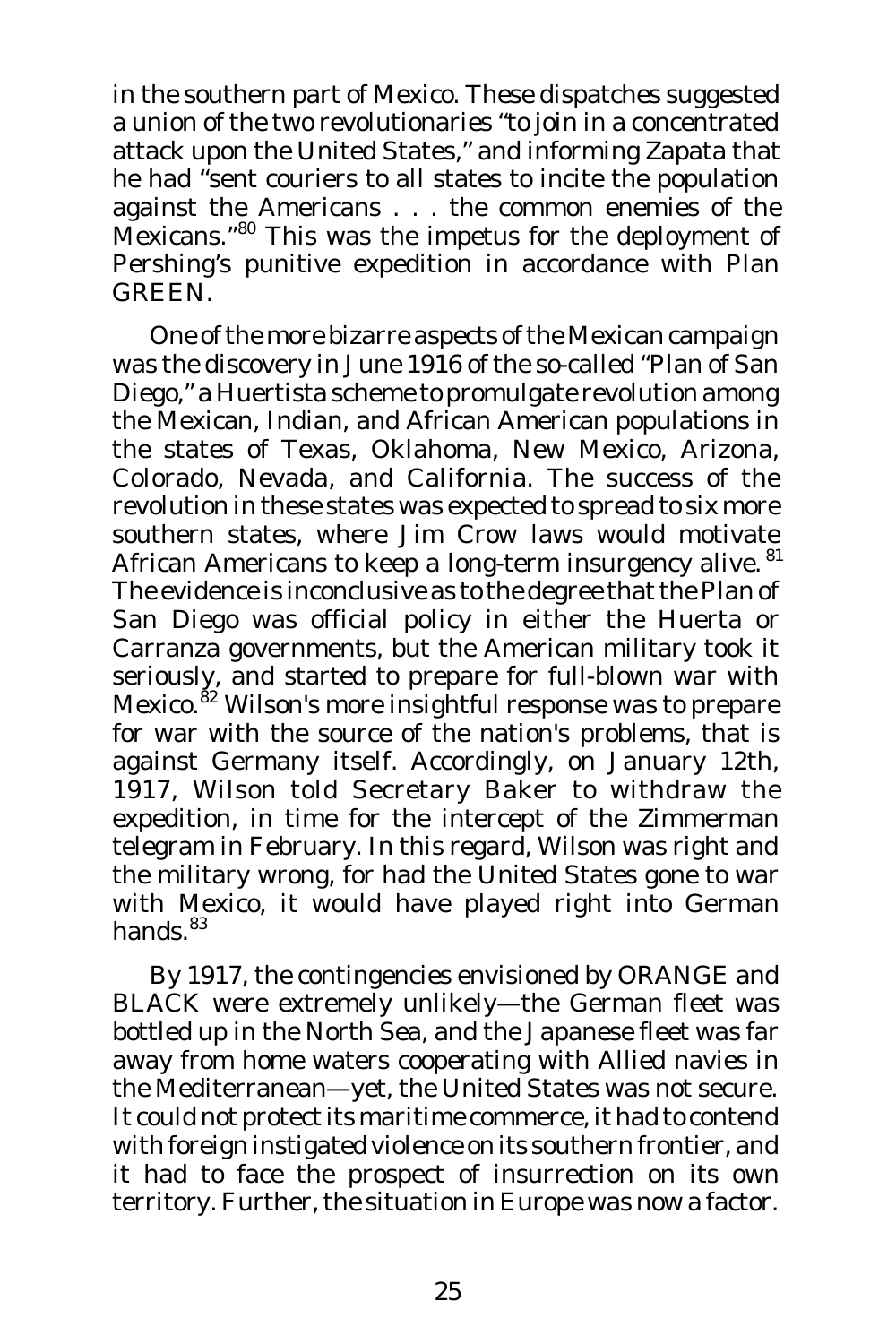If the Germans won, which in 1917 was a strong possibility, they would feel emboldened enough to expand their influence into the Americas. If the stalemate continued, and the European armies ground each other to powder, then the way would be open for an ever more aggressive Japan. As an estimate prepared by one of President Wilson's military advisors (LTC Henry T. Allen) concluded, without U.S. involvement none of the principal nations involved in the European war could be destroyed, meaning that the war could not "reconcile the victors to the vanquished" and that postwar Europe could not escape its troublesome nature. In the Far East, the "terrible catastrophe" that had overcome the Western powers would weaken "the white races" to the point that "the yellow races will have their innings." 84

At this point, American strategy underwent a profound and sudden change. Freedom of the sea lanes, and stability in the American republics could not be achieved by hemispheric defense, but only by the deployment of an expeditionary force large enough to remove the hostile regime. The quick and complete defeat of Imperial Germany, heretofore believed to be of no interest to the United States, was now recognized as essential to American security. Such thinking did not immediately catch on. At one point in April 1917, for example, a U.S. senator buttoned-holed an officer of the General Staff and asked with incredulity, "Good Lord! You're not going to send soldiers over there, are you?"<sup>85</sup>

Army and Navy planners adapted no better than the Senate. While there were aspects of Plan BLACK which were implemented (for example, Navy Secretary Josephus Daniels recounts that the seizure of German and Austrian ships interred in American ports was a provision of BLACK), existing plans were of little value for the dispatch of American forces to Europe.. Under immense pressures of time, the War Department prepared estimates for the new contingency. These envisioned invading Bulgaria through Greece, and of a landing in the rear of the German armies in France through an alliance with the Netherlands. <sup>86</sup> None of these concepts was, of course, fit for anything other than the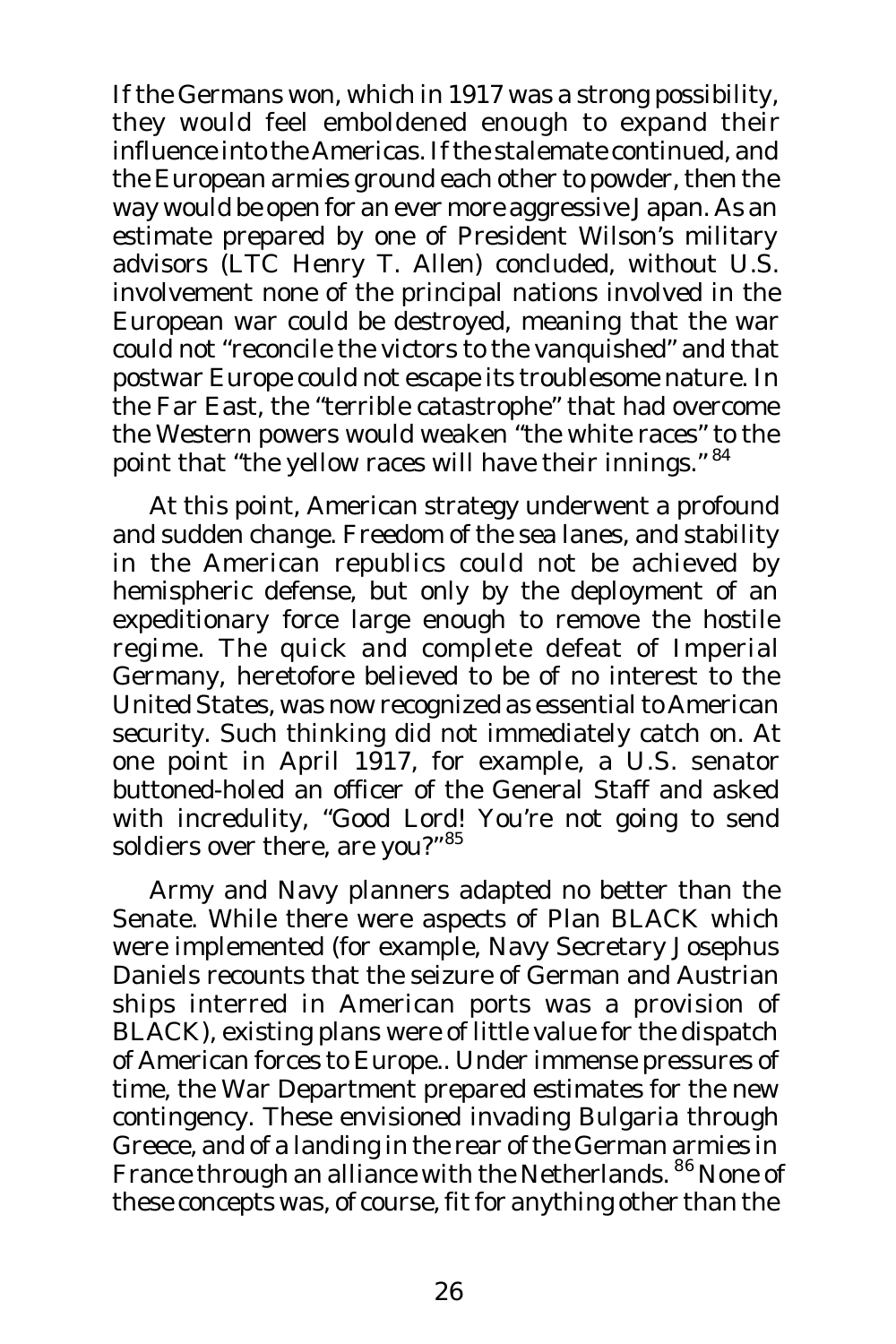trash, and the time wasted on them actually contributed to the delay of American intervention.

No realistic planning was undertaken until the designated commander of the American Expeditionary Force, General Pershing, arrived in Europe to survey the requirement. As Pershing bitterly noted:

when the Acting Chief of Staff (Bliss) went to look in the secret files where the plans to meet the situation that confronted us should have been found, the pigeon hole was empty. In other words, the War Department was face to face with the question of sending an army to Europe, and the General Staff had never considered such a thing.<sup>87</sup>

A later comment of Pershing's indicates the strain on Army-Navy relations the requirements of the Western Front would cause. Pershing's estimate that the AEF would number at least 2,000,000 men and would consume over 50,000 tons of freight per day was regarded by Admiral William Sims, the commander of U.S. Naval forces in Europe, as "very much an exaggeration or else as just an army joke."<sup>88</sup>

Once planning got underway in Pershing's headquarters, it assumed the broad outlines of the modern American deliberate planning process, that is, with the theater commander-in-chief outlining requirements, the Army Chief of Staff making provision to provide the forces required, and the Chief of Naval Operations conducting the strategic deployment of those forces. This was the dawn of 20th century American military history.

#### **Conclusion.**

Today, the early efforts of the Joint Planning Board appear quaint. It is amusing to see how wrong many of their operational assessments were. But on the big question, the need of the United States to prepare for war, they were dead right. That is the lesson that they can teach, that the nation's security and survival depend so heavily on a small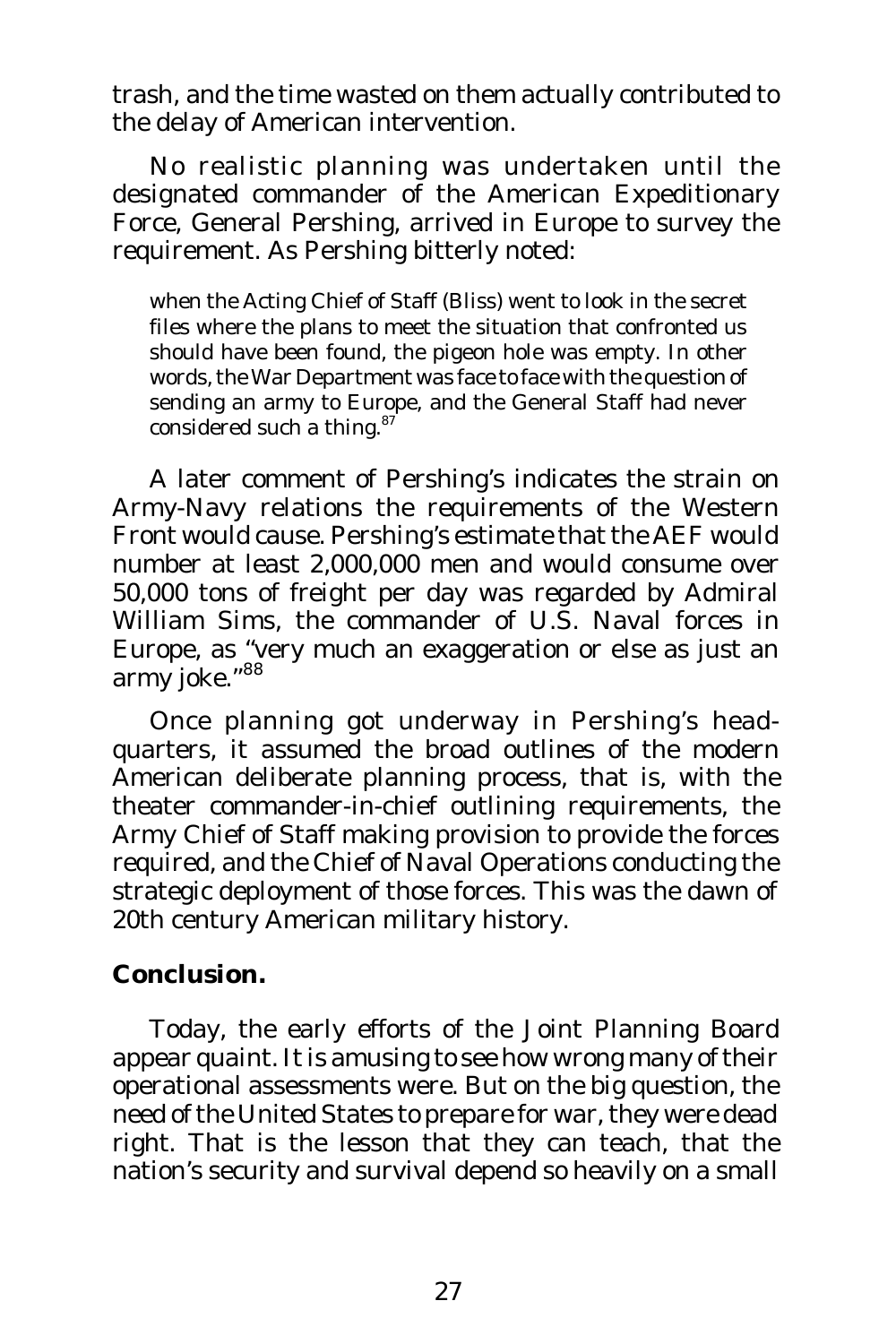group of professionals, contemplating and making provision for the worst case.

As the United States nears the turn of the next century, American strategic attitudes are in many ways analogous to those we faced at the end of the 19th century. It seems modern to argue that American security would most efficiently be maintained through economic strength, that the dangers of war have subsided, and that technology will provide an easy solution to the nation's strategic needs. In reality, all these arguments are but echoes of the American strategic debate at the turn of the last century.

The United States was the economic superpower of the late 19th century, but in certain countries American wealth generated more envy than respect. No use of the economic instrument of power could deter the leaders of those countries who wished ill to the United States, and so against their very instincts Americans found they had to prepare for war.

The notion that the United States can be threatened from at least two different quarters is currently being questioned, in the hope of realizing a reduction of the defense spending necessary to respond to two major regional contingencies. In reality, however, the danger of two or more regional contingencies has been the rule in the history of American strategy, not the exception. The experiences of the late 19th and early 20th centuries strongly suggest that countries who aspire to take advantage of the United States will overcome regional rivalries and ideological differences to cooperate with each other, and nothing in the ensuing century suggests that that has changed.

Finally, some suggest that American security on the eve of the 21st century would best be provided for by what amounts to a technological upgrade to our 19th century triad of the Navy, the coast artillery, and the mobile army, with a strategic missile defense capability as the modern analog to the coast artillery. A strategic defense system might prove to be feasible, and some components of it might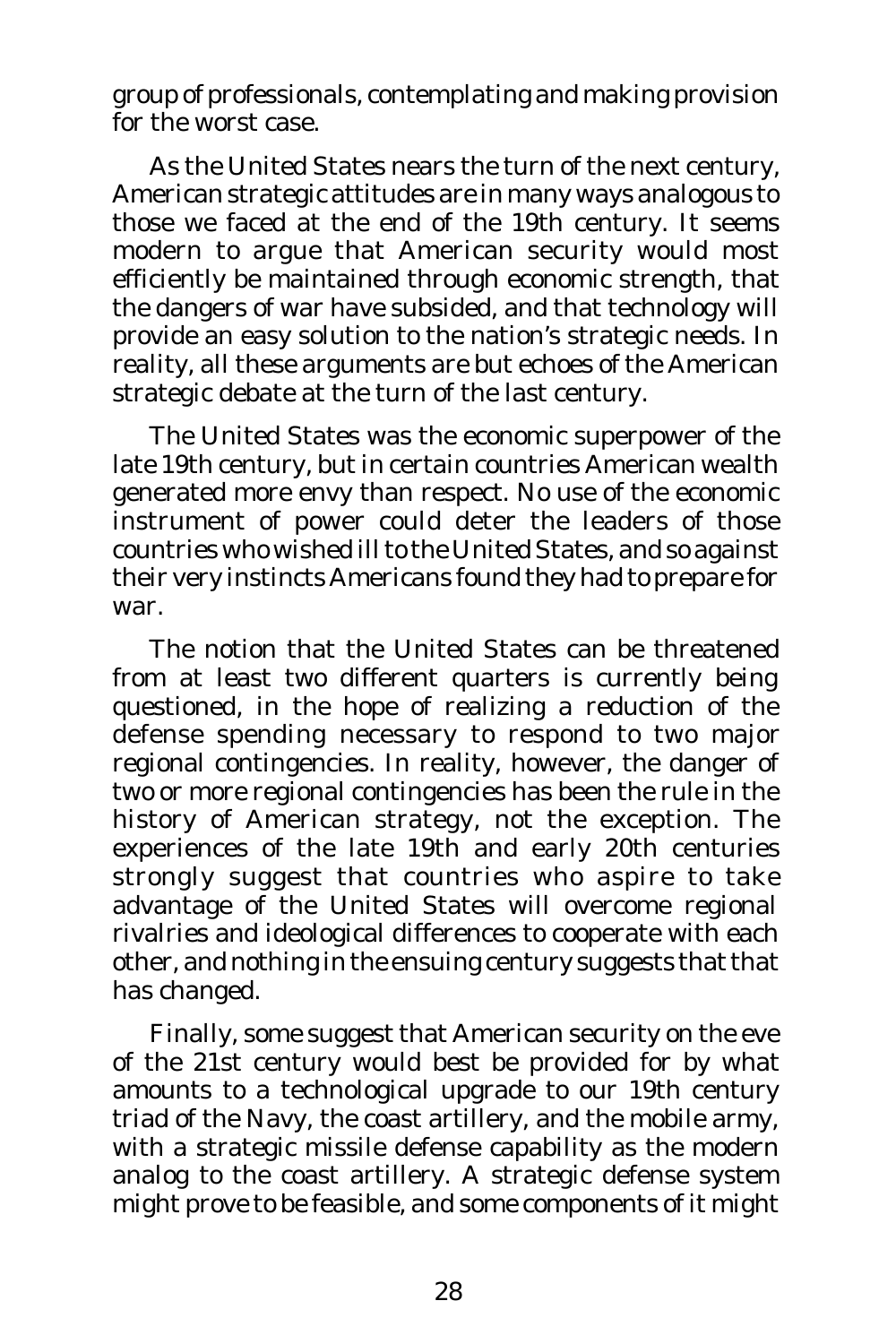be prudent to field. If such a system is purchased at the expense of the "mobile" conventional forces, however, the United States might have to relearn the lesson of 1917, that is that the nation's most sure defense is the capability to deploy an expeditionary force to a foreign shore and destroy a hostile regime.

#### **ENDNOTES**

1. Jay Luvaas, *The Military Legacy of the Civil War - The European Inheritance,* Lawrence, Kansas: University of Kansas Press, 1988, p. xviii.

2. Harold Holzer, "Lincoln's Secret Arms Race," *Civil War Times*, October 1995, p. 36.

3. *Ibid*, p. 37.

4. *Ibid*, p. 38.

5. Luvaas, p. 41.

6. *Ibid*, pp. 67-68.

7. *Ibid*, pp. 89-90.

8. *Ibid*.

9. Roy Morris, Jr., *Sheridan - The Life and Wars of General Phil Sheridan,* New York: Crown Publishers, 1992, p. 330.

10. Emory Upton, *The Armies of Asia and Europe,* New York: D. Appleton and Company, 1878, p. iii.

11. *Ibid*, p. 317.

12. *Ibid*, pp. 317-319.

13. *Ibid*, pp. 321-322.

14. Emory Upton, *The Military Policy of the United States,* Washington: Government Printing Office, 1917, p. xv.

15. *Ibid*, p. 369.

16. *Ibid*, p. v.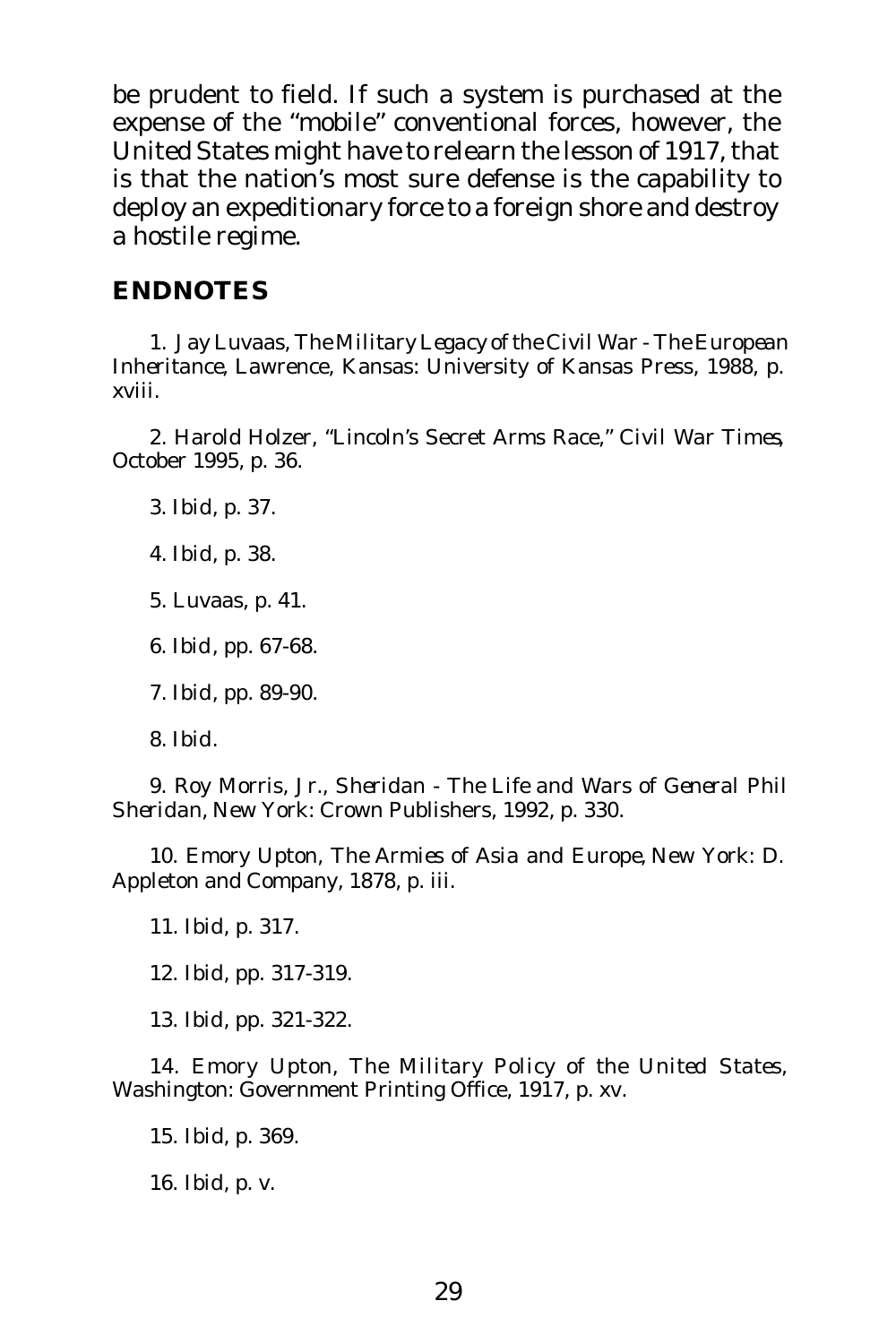17. Upton, *The Armies of Asia and Europe*, p. 12.

18. Russell F. Weigley, *The American Way of War,* Bloomington: Indiana University Press, 1977, p. 172.

19. *Ibid*, p. 173.

20. Paul M. Kennedy, *The Samoan Tangle - A Study in Anglo-German-American Relations,* New York: Harper and Row, 1974, p. 26.

21. *Ibid*, p. 86.

22. James L. Abrahamson, *America Arms for a New Century - The Making of a Great Military Power,* New York: The Free Press, 1981, p. 38.

23. *Ibid*, p. 40.

24. David F. Trask, *The War with Spain,* Lincoln, Nebraska: University of Nebraska Press, 1981, pp. 72-80.

25. Kennedy, *The Samoan Tangle*, p. 139.

26. See the U.S. Army War College homepage, http://carlislewww.army.mil/usawc/usawc.htm#historical.

27. Weigley, p. 200.

28. Kennedy, *The Samoan Tangle*, p. 154.

29. *Ibid*, p. 141.

30. Jonathan Steinberg, *Yesterday's Deterrent - Tirpitz and the Birth of the German Battle Fleet,* New York: The MacMillan Company, 1965, p. 198.

31. Trask, p. 380.

32. Paul Kennedy, *The War Plans of the Great Powers, 1880-1914,* London: George Allen and Unwin Ltd., 1979, p. 46.

33. *Ibid*, p. 48.

34. *Ibid*, p. 51.

35. *Ibid*, pp. 43, 53.

36. *Ibid*, p. 43.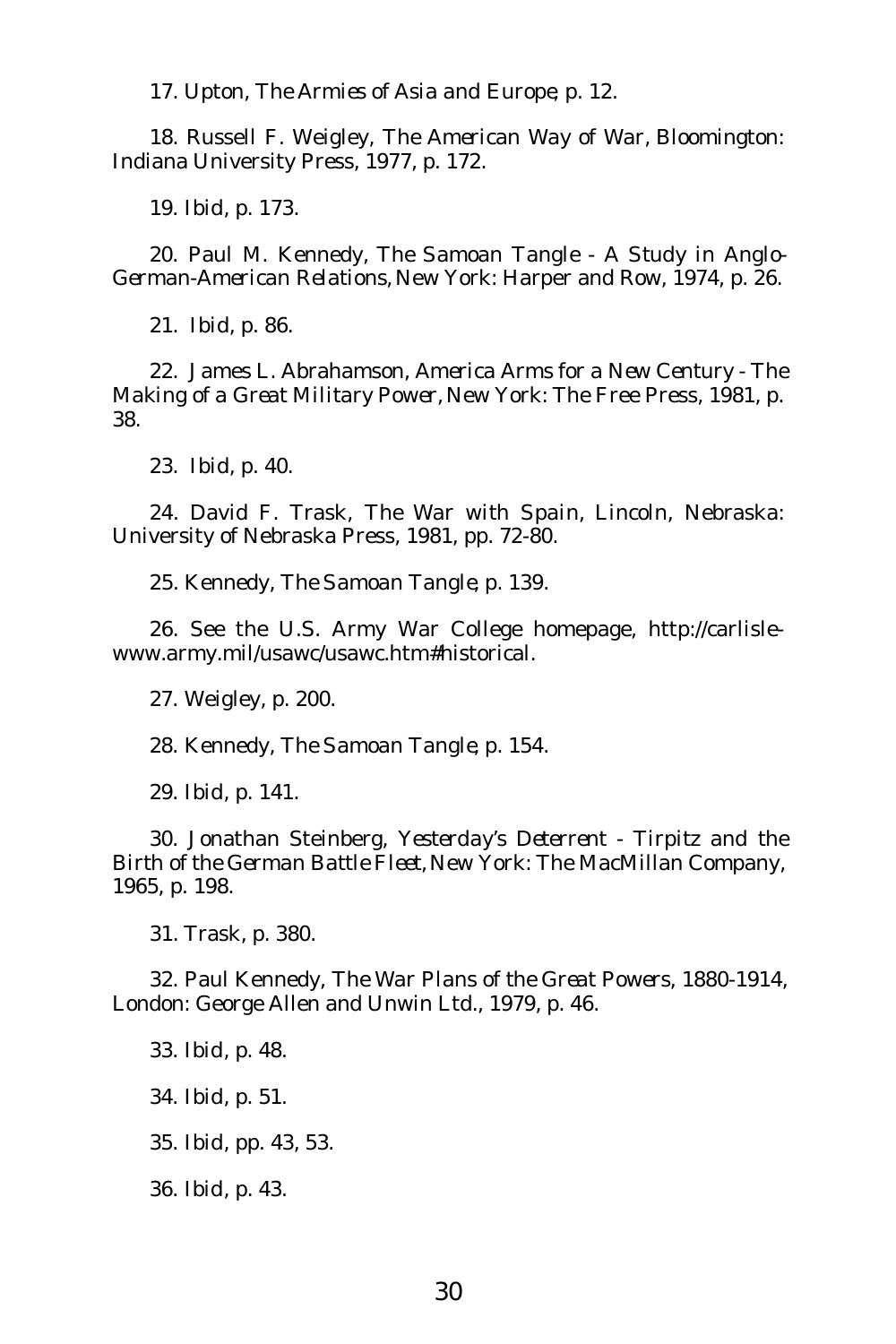37. *Ibid*, p. 205. 38. *Ibid*, p. 51. 39. *Ibid*, p. 53.

40. *Ibid*.

41. Henry G. Gole, *War Planning at the U.S. Army War College,* Temple University Dissertation, 1991, p. 5.

42. *Ibid*, p. 6.

43. *Ibid*, p. 7.

44. *Ibid*, p. 8.

45. Kennedy, *War Plans of the Great Powers*, p. 30.

46. Gole, p. 9.

47. Meirion and Susie Harries, *Soldiers of the Sun - The Rise and Fall of the Imperial Japanese Army,*New York: Random House, 1991, p. 105.

48. *Ibid*, p. 31.

49. J. W. Muller, *The A-B-C of National Defense,* New York: E. P. Dutton & Company, 1915, p. 10.

50. Kennedy, *War Plans of the Great Powers*, p. 34.

51. Gole, p. 9.

52. Howard D. Wheeler, *Are We Ready,* Boston: Houghton Mifflin Company, 1915, p. 44.

53. *Ibid*, pp. 44-45.

54. Army War College, *Statement of a Proper Military Policy for the United States,* Washington: Government Printing Office, 1915, p. 4.

55. *Ibid*, p. 5.

56. *Ibid*, p. 66.

57. *Facts of Interest Concerning the Military Resources and Policy of the United States,* Washington, 1914, p. 14.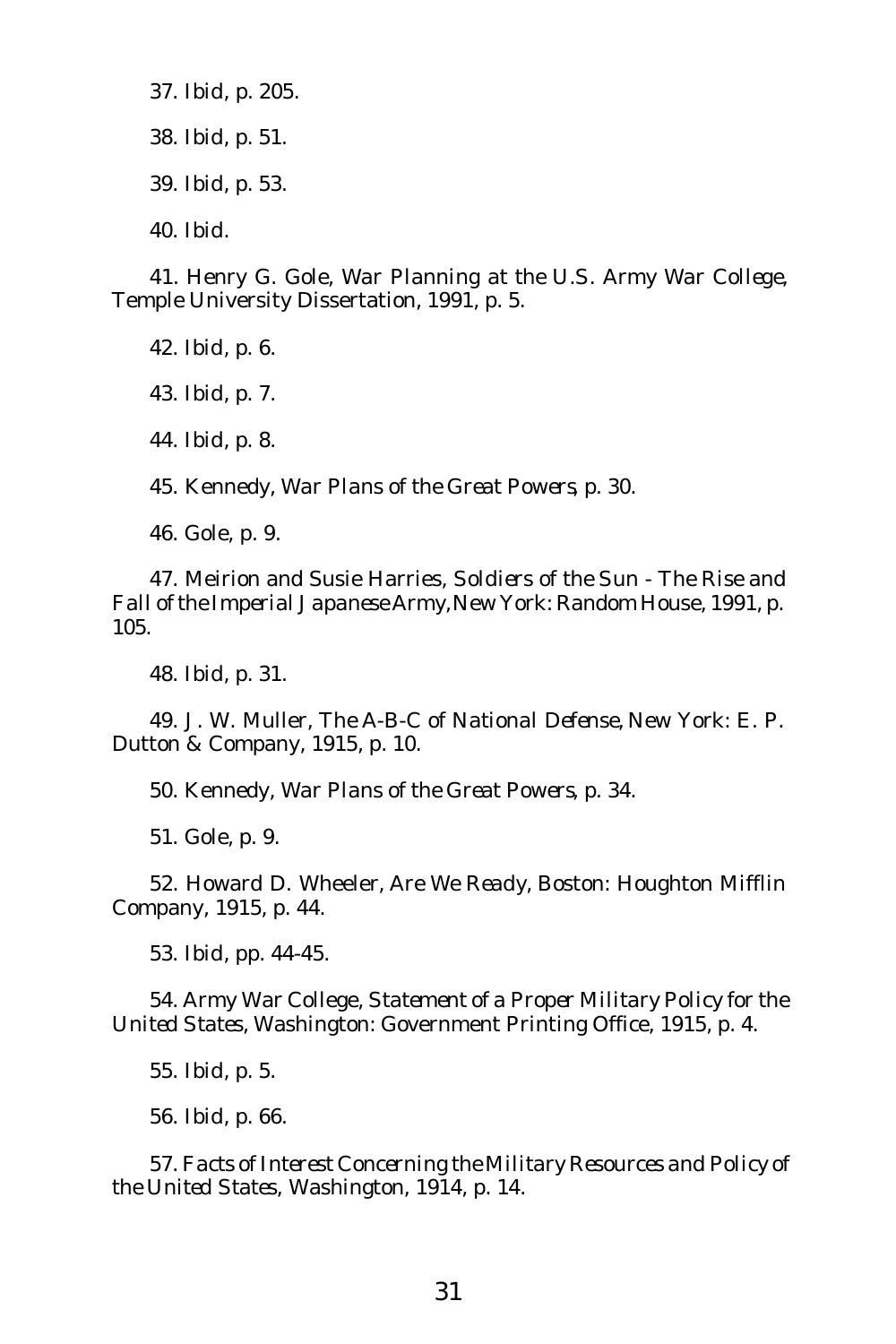58. Wheeler, pp. 63-64.

59. For a contempory account of this war, see Theodorus B. M. Mason, Lieutenant USN, *The War on the Pacific Coast of South America between Chile and the Republics of Peru and Bolivia 1879-1881,* Washington: Government Printing Office, 1885.

60. William F. Slater, *Chile and the War of the Pacific,* Lincoln: University of Nebraska Press, 1986, pp. 209-213.

61. Lawrence M. Hauptman, "A Lost Cause," *Civil War Times*, February 1997, p. 44.

62. William H. Dorrance, "Evolution of Major Caliber U.S. Coastal Defense Guns, 1888 - 1945," *Army History*, Spring 1996, p. 15.

63. *Ibid*.

64. *Ibid*, p. 16.

65. *Ibid*, p. 17.

66. Barbara Tuchman, *The Zimmerman Telegram,* New York: Bantam Books, 1971, p. 36.

67. *Ibid*, p. 37.

68. *Ibid*, p. 40.

69. Wheeler, p. 4.

70. Tuchman, p. 41.

71. *Ibid*.

72. Dorrance, p. 15.

73. *Ibid*.

74. Barbara Tuchman, p. 56.

75. *Ibid*.

76. *Ibid*, p. 58.

77. *Ibid*, p. 59.

78. *Ibid*, p. 63.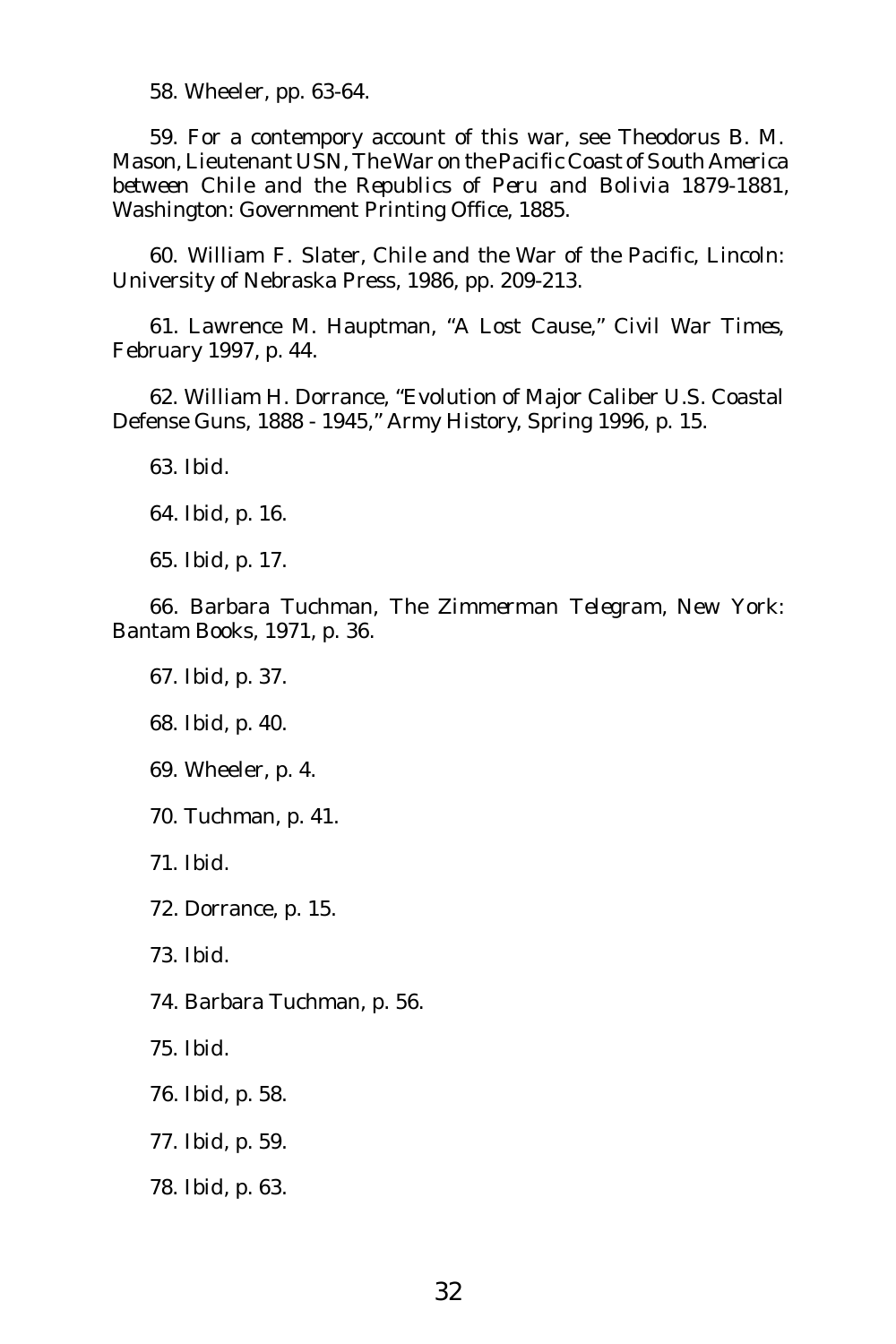79. *Ibid* p. 86.

80. Herbert M. Mason, Jr., *The Great Pursuit - General John J. Pershing's Punitive Expedition across the Rio Grande to Destroy the Mexican Bandit Pancho Villa,* New York: Random House, 1970, p. 24.

81. *Ibid*, p. 196.

82. *Ibid*, p. 213.

83. *Ibid*, p. 231.

84. Abrahamson, p. 163.

85. Alllan R. Millet and Peter Maslowski, *For the Common Defense - A Military History of the United States of America,*New York: The Free Press, 1984, p. 328.

86. Kennedy, *War Plans of the Great Powers*, p. 37.

87. John J. Pershing*, My Experiences in the Great War,* New York: Frederick J. Stokes Co., 1931, p. 78.

88. *Ibid*, p. 96.